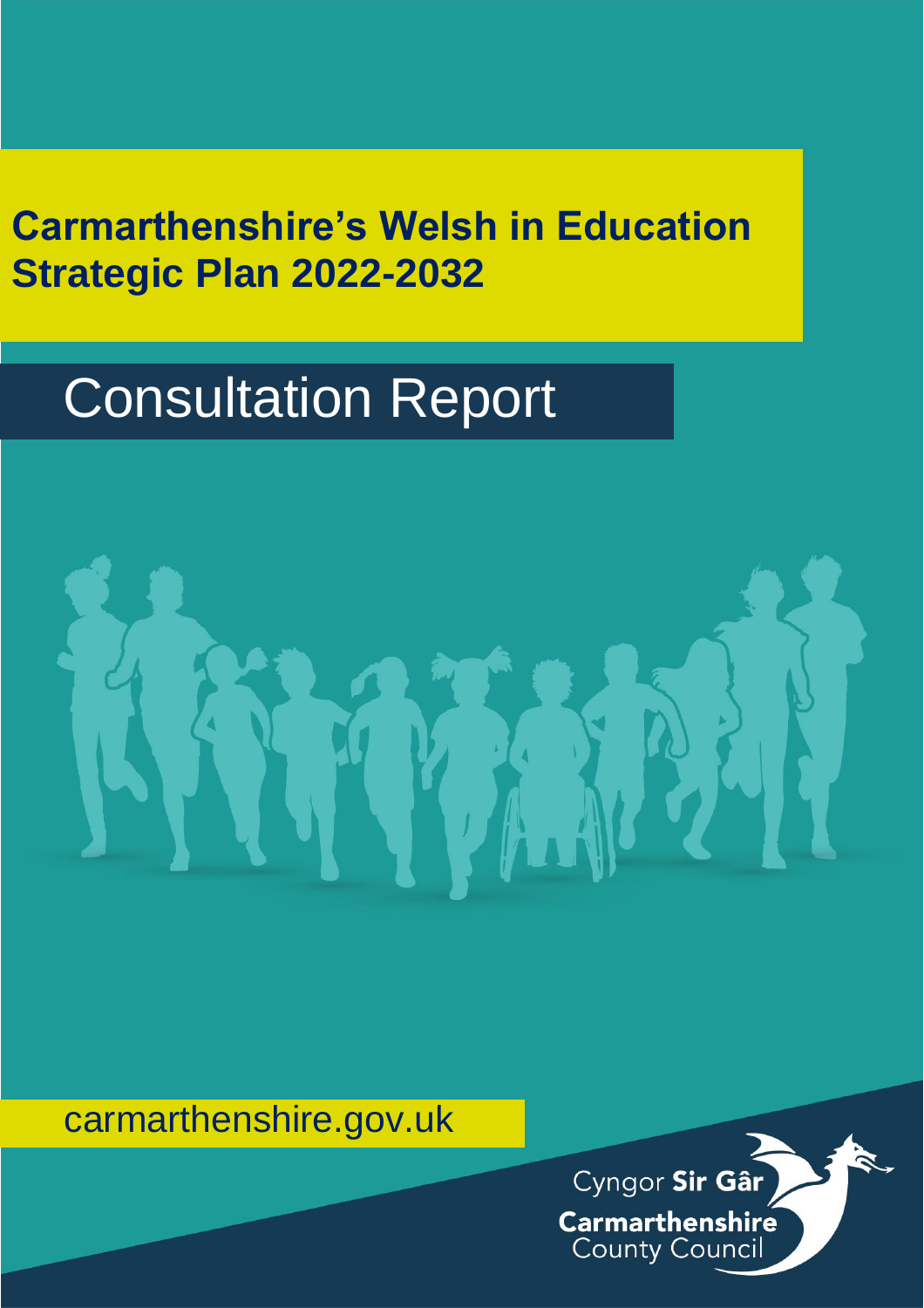**Education and Children's Services Department**

If you require this information in large print, Braille or on audiotape please contact the Education and Children's Services Department

**Email: [WESP@carmarthenshire.gov.uk](mailto:WESP@carmarthenshire.gov.uk)**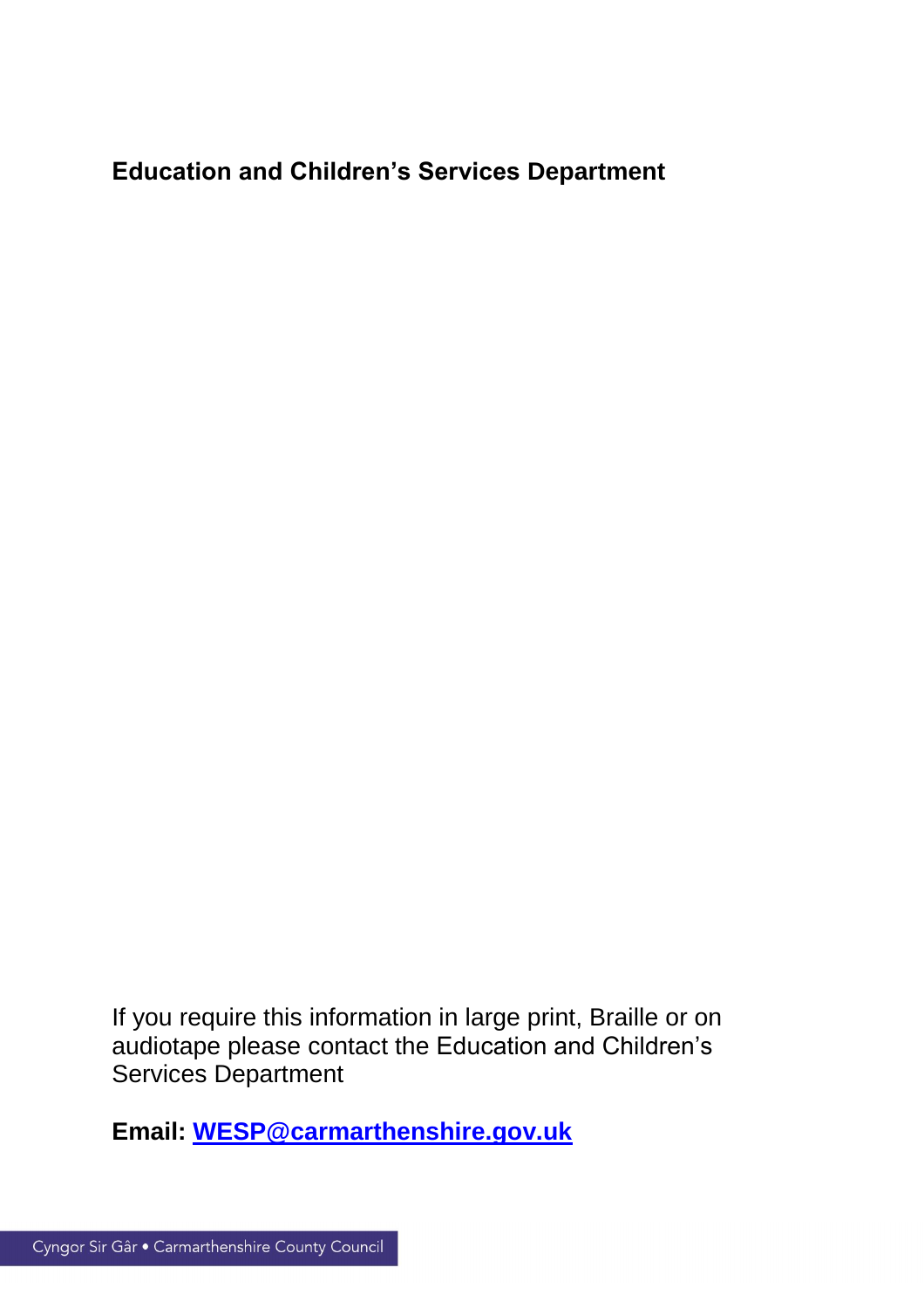## **Contents**

| Summary of bbservations received and Local Authority responses  8 |  |
|-------------------------------------------------------------------|--|
|                                                                   |  |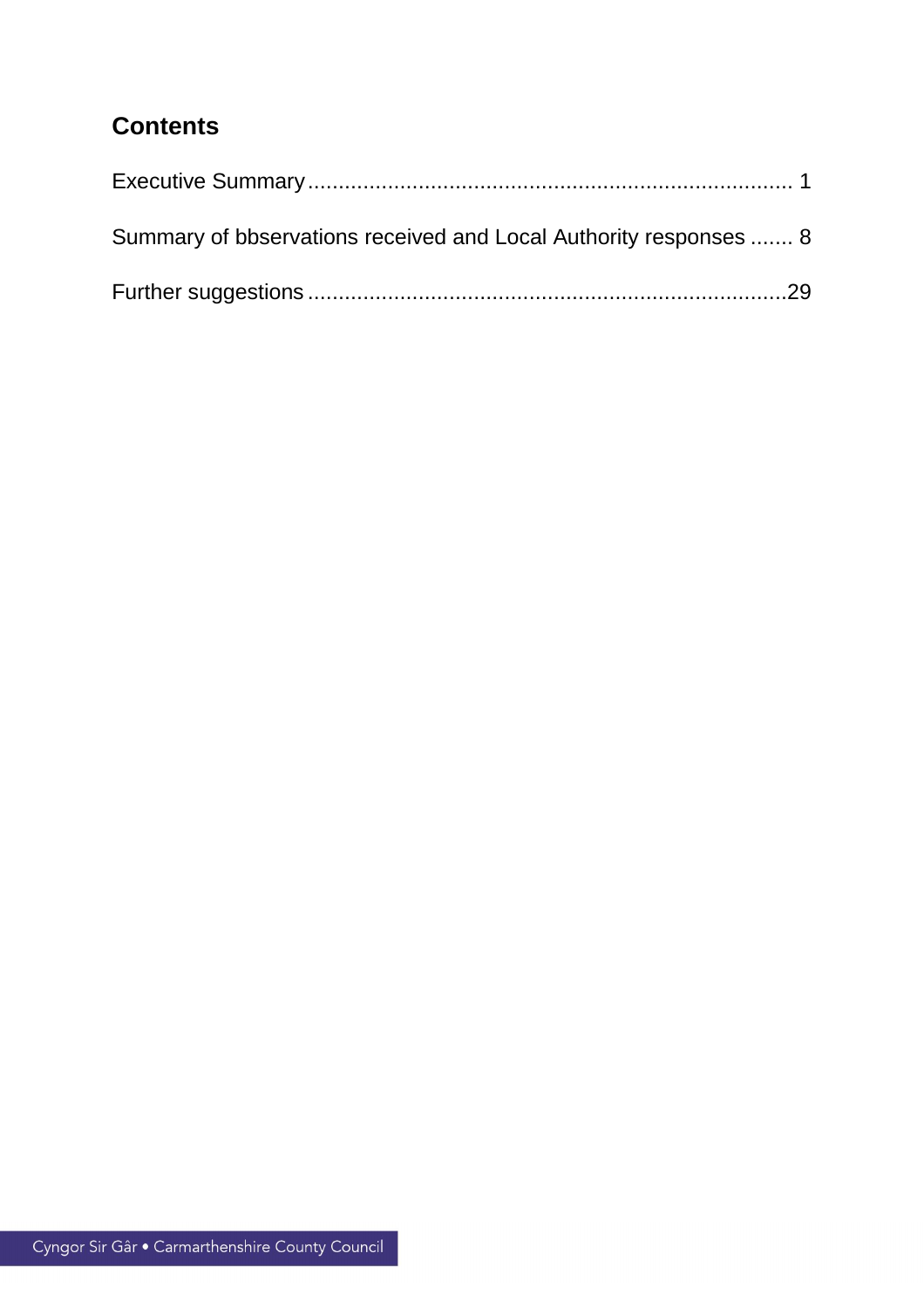### <span id="page-3-0"></span>**Executive Summary**

#### **The Consultation Period**

#### **What is the WESP?**

Every Welsh Local Authority (LA) is required by law to have a Welsh in Education Strategic Plan (WESP). The draft document is a 10-year strategy, which will steer developments towards the next UK census in 2031.This is considered a vital element of the national aim of having a million Welsh speakers by 2050. Welsh Government set the criteria for the strategy and each LA builds their plan around these. WG also sets specific targets for all local authorities and Carmarthenshire is in the most challenging category So, what you see in the Carmarthenshire WESP is our take on the guidance given to us by the Senedd in Cardiff.

#### **National Developments to be aware of:**

- New curriculum for Wales- the new curriculum for schools starts in September 2022 for primary schools with the option for secondary schools to start in 2023. Becoming bilingual and multilingual is a key feature of the languages and communication area of learning within the new curriculum
- 2021 Curriculum Bill- This bill became law in April 2021. Learning Welsh will be compulsory from the age of 3 years. English will be compulsory from age 7 years. This means that the successful Welsh immersion method used in all our Welsh medium and Dual Stream Schools can continue unchanged. Current English medium schools can still teach English from the age of 3, but now have the duty and opportunity to introduce Welsh from age 3 as well.
- School categorisation
- Wellbeing of Future Generations Act
- Cymraeg 2050
- WESP is a statutory document

On 4<sup>th</sup> October 2021 Carmarthenshire's Welsh in Education Strategic Plan for 2022-2032 was drafted. This statutory document outlines proposals to develop provision in order to achieve the following outcomes determined by Welsh Government:

| <b>Outcome 1</b> | More nursery children / three-year olds receive their education        |
|------------------|------------------------------------------------------------------------|
|                  | through the medium of Welsh                                            |
| <b>Outcome 2</b> | More reception class children / five-year olds receive their education |
|                  | through the medium of Welsh                                            |
| <b>Outcome 3</b> | More children continue to improve their Welsh language skills when     |
|                  | transferring from one stage of their statutory education to another    |
| <b>Outcome 4</b> | More learners study for assessed qualifications in Welsh (as a         |
|                  | subject) and subjects through the medium of Welsh                      |
| <b>Outcome 5</b> | More opportunities for learners to use Welsh in different contexts in  |
|                  | school                                                                 |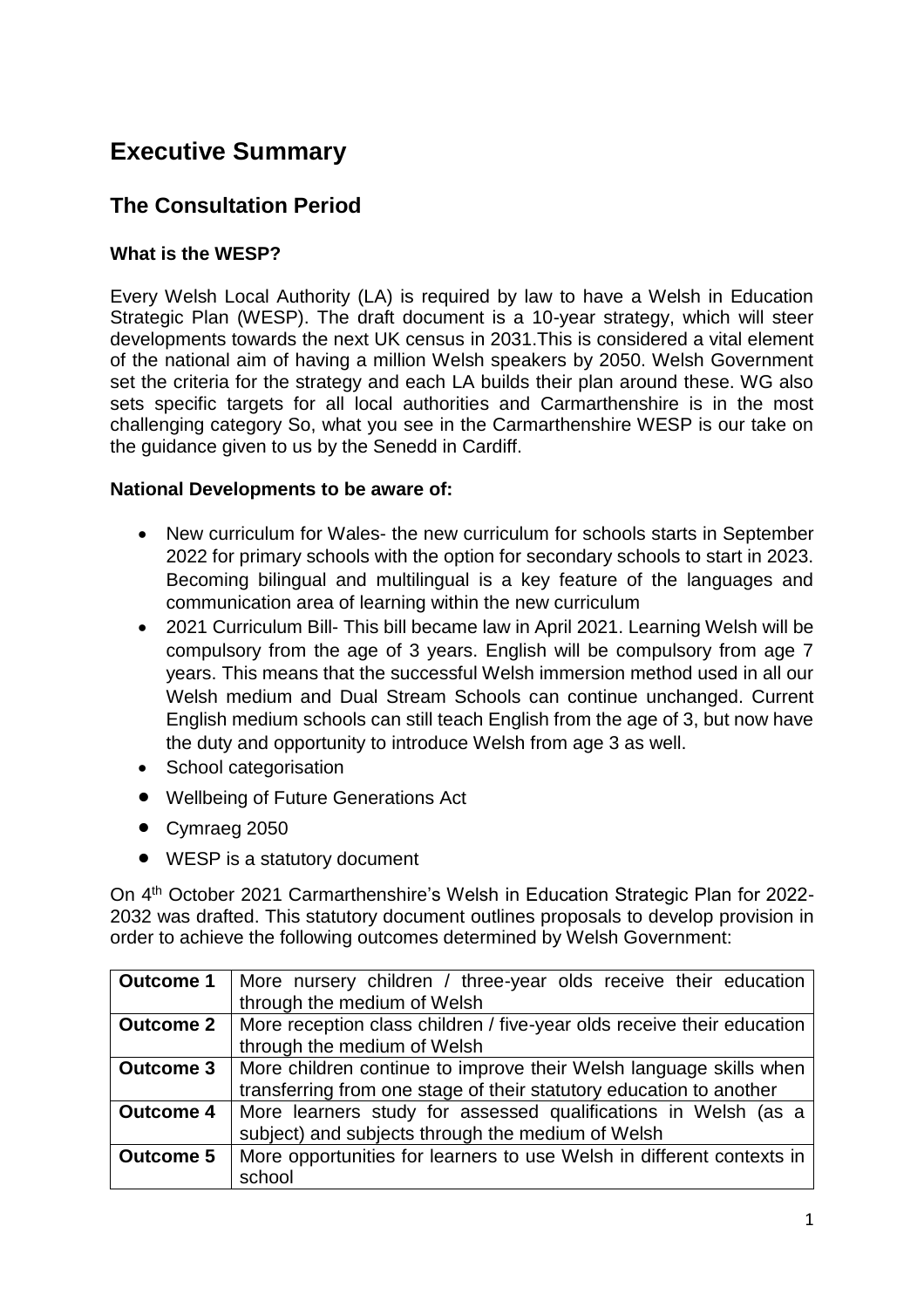| <b>Outcome 6</b>   An increase in the provision of Welsh-medium education for pupils |
|--------------------------------------------------------------------------------------|
| with additional learning needs (ALN)                                                 |
| <b>Outcome 7</b>   Increase the number of teaching staff able to teach Welsh (as a   |
| subject) and teach through the medium of Welsh                                       |

The consultation period commenced on 4<sup>th</sup> October 2021 in line with the publication of the proposal and closed on 29<sup>th</sup> November 2021 with a total of 862 responses received in response to the formal consultation.

|                      | <b>Responses Received</b> |
|----------------------|---------------------------|
| <b>Online Survey</b> | $\tau$ otal               |
| 3 E A                | רמס                       |

It must be noted that of the 862 responses received, all were received prior to the end of the consultation period.

#### **Consultation Events**

Due to the ongoing implications of the Coronavirus pandemic, we were advised not to hold events where there would be face-to-face interaction. As a result, the following interactions and communication methods were used to raise awareness of the draft WESP and the consultation:

- A dedicated web page on the draft WESP was created on the Education pages of the corporate website containing a comprehensive FAQs section and a link to the consultation page.
- Corporate Facebook and Twitter accounts were used to publicise the consultation and encourage engagement.
- Information was published on the council's Newsroom and sent out to all local media.
- Information was included in e-news bulletins, which are emailed to almost 30,000 residents who are currently signed up to My Account.
- The Family Information Service were asked to share details with childcare providers, and include information on their website and social media accounts.
- Consultation information was shared directly with Headteachers via the Education newsletter and Headteacher meetings.
- Surgeries were run for all headteachers.
- Consultation links were shared with School Governors via their Microsoft Teams channel. Further information was also provided to Chairs at their virtual autumn term briefing.
- Schools were asked to share information with parents via their websites, school apps, social media feeds and e-mail.
- Information was provided to members at a seminar and via the members enewsletter.
- Emails were sent to the remaining statutory consultees on the first day of the consultation.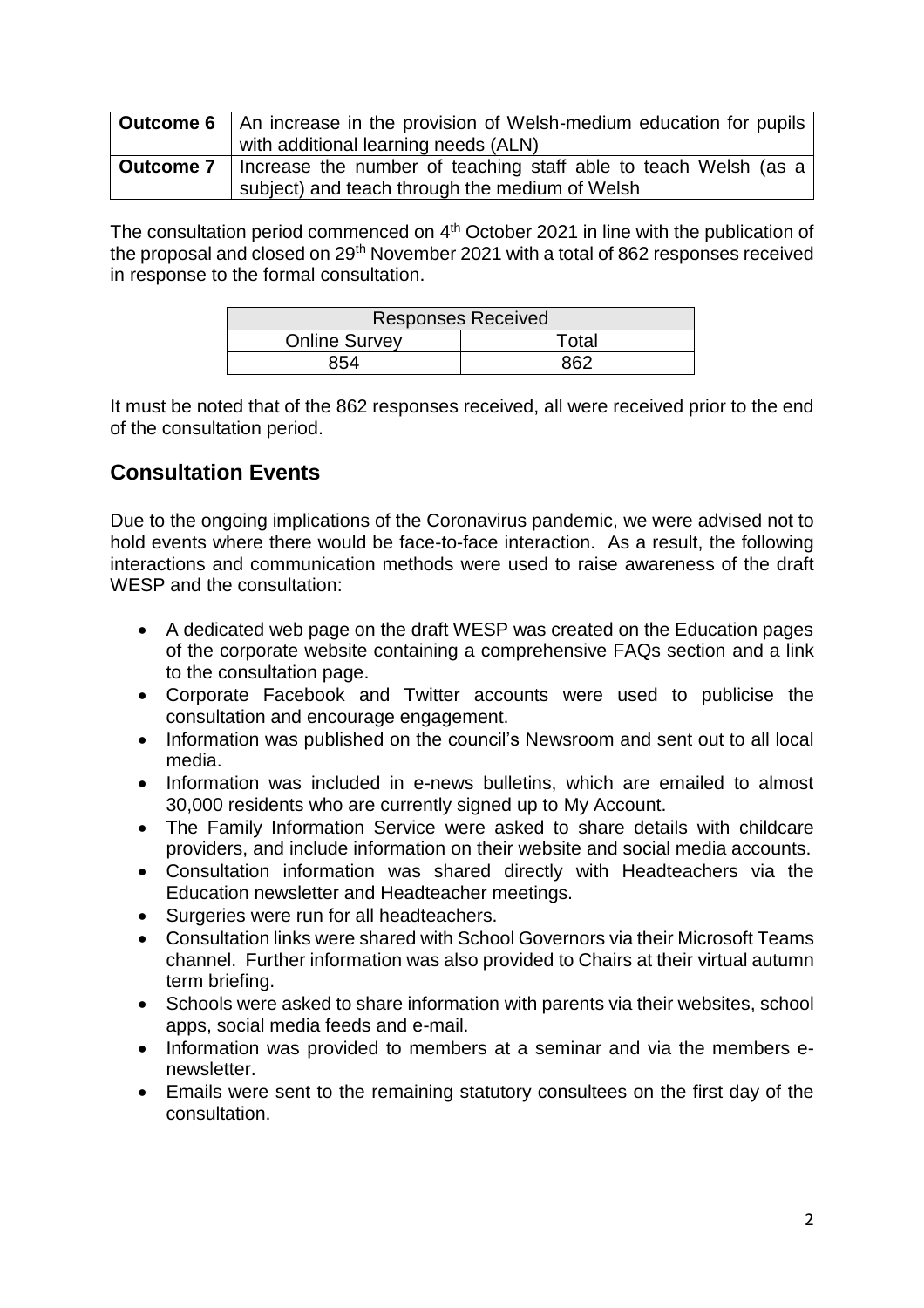#### **A selection of comments from statutory consultees**

#### **1. The Welsh Language Commissioner**

This strategic plan reflects the County's extremely positive vision for the Welsh language in education. We welcome the county's ambition for the Welsh language in education, as well as the actions included. Achieving the objectives and targets of this scheme will be a significant step in the context of the county's important contribution to the national vision of an increasingly bilingual Wales.

We fully support the Council's vision to expand Welsh-medium education.

We welcome the specific attention provided here on language training for teachers, and agree that this is a key issue to the success of the strategy

We very much welcome the council's investment in a language centre that will provide lessons for latecomers.

#### **2. Estyn**

The rationale for the proposals is well presented, many of which are ambitious with the considerations clearly set out. We support the aspirations and proposals being put forward as part of this consultation, which includes the need to:

- to extend the Welsh-medium childcare sector
- to increase the transition between the nursery groups and the Welsh-medium Foundation Phase
- to support and train primary English-medium schools
- to commit strongly to immersion education
- to provide information to parents about the balance and benefits of Welshmedium education
- to provide equality of Welsh language provision and a truly bilingual service for all ALN pupils in Carmarthenshire

The council recognises the need to ensure that everyone can use their languages confidently with family, friends, neighbours and in the workplace and therefore clearly sees the need for the availability of Welsh-medium provision across the county. The document sets out the benefits of bilingualism and multilingualism in relation to academic success and a future career.

Staff training is an important factor and the plan includes measurable targets for this priority.

The authority is aware of the importance of providing information to parents about the benefits and benefits of Welsh-medium education and being able to make informed decisions at all transitional stages.

The authority's intention is certainly ambitious and positive. The scheme of its implementation will give all children in the county a better opportunity to access Welsh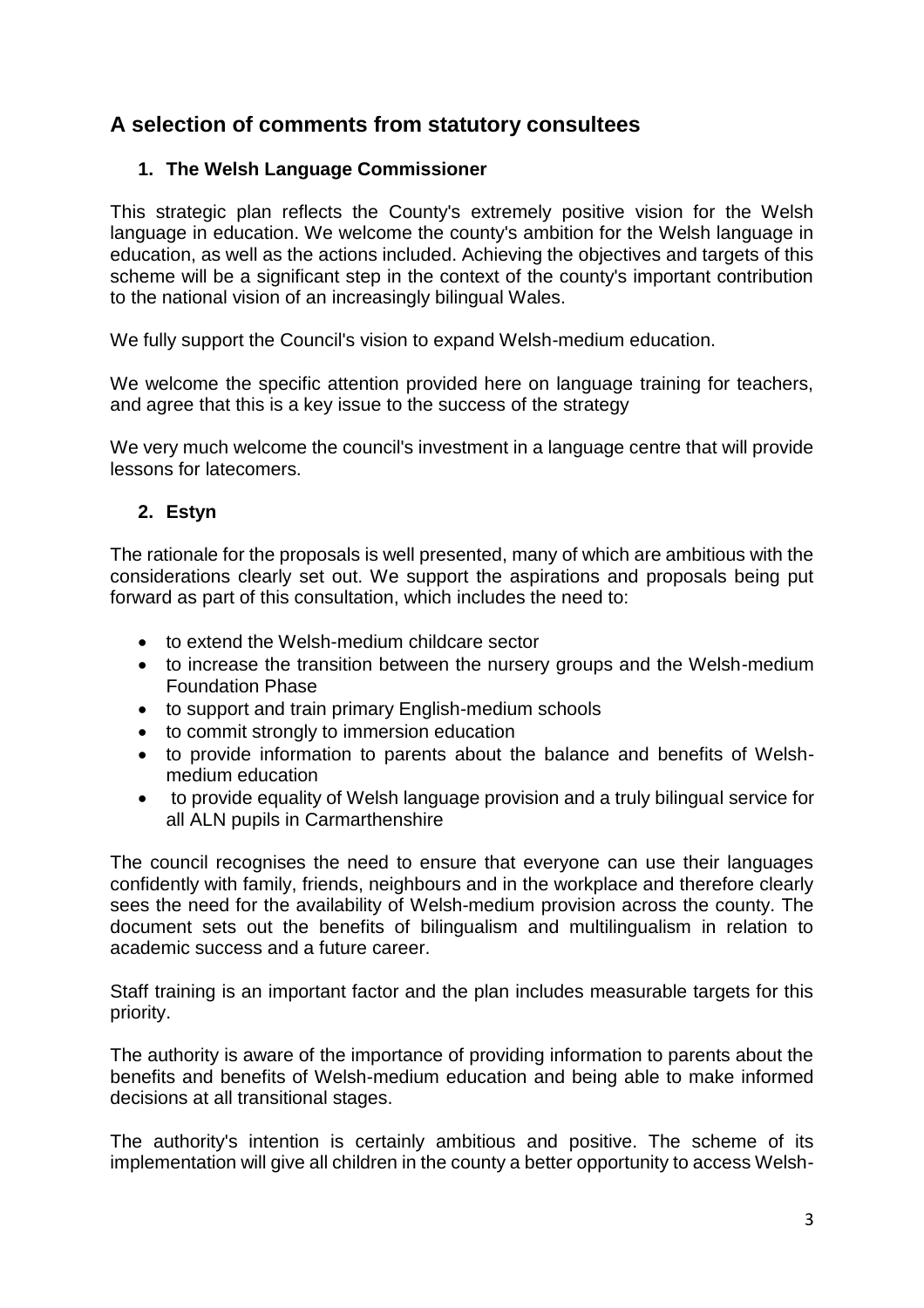medium education as well as supporting the Welsh Government's objective of creating a million Welsh speakers by 2050.

The authority also recognises that a strong commitment to immersion education is key to this strategy.

The authority also recognises the importance and continuity and continuum of Welshmedium education in post-16 education. It supports the continuation of the Welsh Education Partnership (PAG) which has evolved as a partnership for the post-16 category 1 and 2A schools and now sees the need to include the two 2B schools.

We support the authority's intention to use the e-sgol approach to widen opportunities for learners in schools and colleges to access specific subjects or areas, particularly those where practitioner specialisms arescarce.

We support the authority's work to work with partners such as The Urdd, Menter Iaith and Young Farmers Clubs to promote the use of Welsh outside school.

We also believe that further developing opportunities to use Welsh in informal activities such as the Duke of Edinburgh and youth clubs is also very important. The importance placed on the language Charter is also of benefit and use of programmes such as 'Welsh Everyday' in order to promote the Welsh language further.

The strategy outlines important issues including educational provision and equality by increasing the provision of Welsh-medium education for pupils with Additional Learning Needs. The document clearly sets out the current position regarding the authority's ability to provide services through the medium of Welsh and the recently completed map and gap activity on bilingualism across the service is a positive step.

We also endorse the plans relating to supporting and advising governors. We also believe that the authority is realistic in terms of the challenges faced in recruiting Leaders of Welsh-speaking schools and we support the intention to initiate and formalise school federations to assist with the situation and offer specific language and leadership training to school leaders.

#### **3. Rhieni Dros Addysg Gymraeg**

RhAG appreciates that Carmarthenshire County Council is aware of its important role in promoting the use of Welsh, in the context of the Welsh Government's objectives and targets.

We welcome the commitment that Carmarthenshire, through this Scheme, wants to ensure significant growth in Welsh-medium education and training, with the aim of creating strong, bilingual communities and thereby contributing significantly to the national goal of a million Welsh speakers by 2050.

It is commendable to see the vision confirming the role of the WESP in promoting and increasing the use of the Welsh language within the family and community.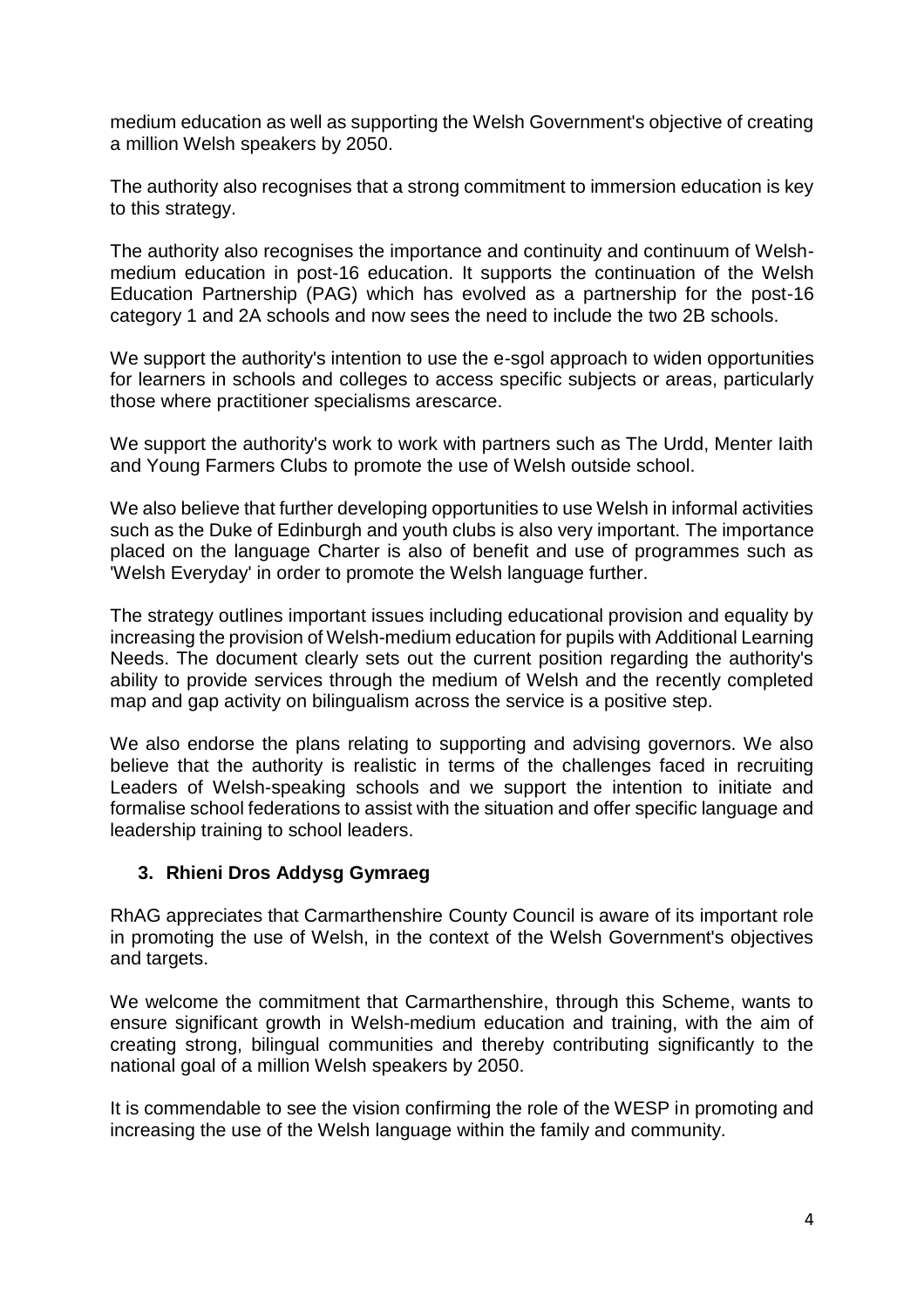The commitment to promoting and developing multilingualism, introducing a third language towards the end of the Foundation Phase so that learners can have 'two languages plus' is to be warmly welcomed. This is indeed a progressive and exciting policy seed.

It is good to hear about the schemes already in place in relation to the provision for latecomers, and the investment in a new Language Centre that will provide multifaceted support for latecomers from the Primary and Secondary sector.

We fully support the extremely important work they do in providing intensive linguistic support to latecomers in the County.

#### **Responses received from the online consultation document**

#### **Overall Summary**

- 76% of respondents listed English as their main language,
- 19% listed Welsh as their main language, while
- 5% listed another language as their main language.
- 59% of respondents were parents of a child / children attending school in Carmarthenshire, and
- 14% were school based members of CCC staff.

**Q1. The plan aims to ensure everyone can use their languages confidently with family, friends, neighbours and in the workplace. To what extent do you agree or disagree with our 10-year vision to increase the number of people of all ages to become fluent in Welsh, English and other languages?**

| Supportive | 50% | Not<br>Supportive | ່ 1% | Unsure | 9% |
|------------|-----|-------------------|------|--------|----|
|------------|-----|-------------------|------|--------|----|

**Q2. In ensuring that more children and young people can become fully bilingual, the plan outlines the proposal for pupils to be bilingual by age 7 or if not by the age of 11 (with a third global language also introduced in primary school).** 

| ------<br>portive | 46%<br>∼ | upportive<br>N. | 46% | .<br>. | 8% |
|-------------------|----------|-----------------|-----|--------|----|

**Q3. The scheme will develop in a small number of schools on a rolling programme from September 2022 onwards.** This means that, in time:

- Nursery (3-year-old) provision will be Welsh medium or bilingual
- Reception (4-year-old) teaching will be using Welsh immersion techniques, as we believe is the best method for children to become bilingual in Welsh and English by age 7
- More options to continue studying through the medium of Welsh will be available from the year that the search onwards

| uve<br>м | 40% | ำrtive<br><br>ועו<br>. . | E40/<br>7٥ | ---- | 9% |
|----------|-----|--------------------------|------------|------|----|
|          |     |                          |            |      |    |

50% of respondents noted that this directly affects them or their family.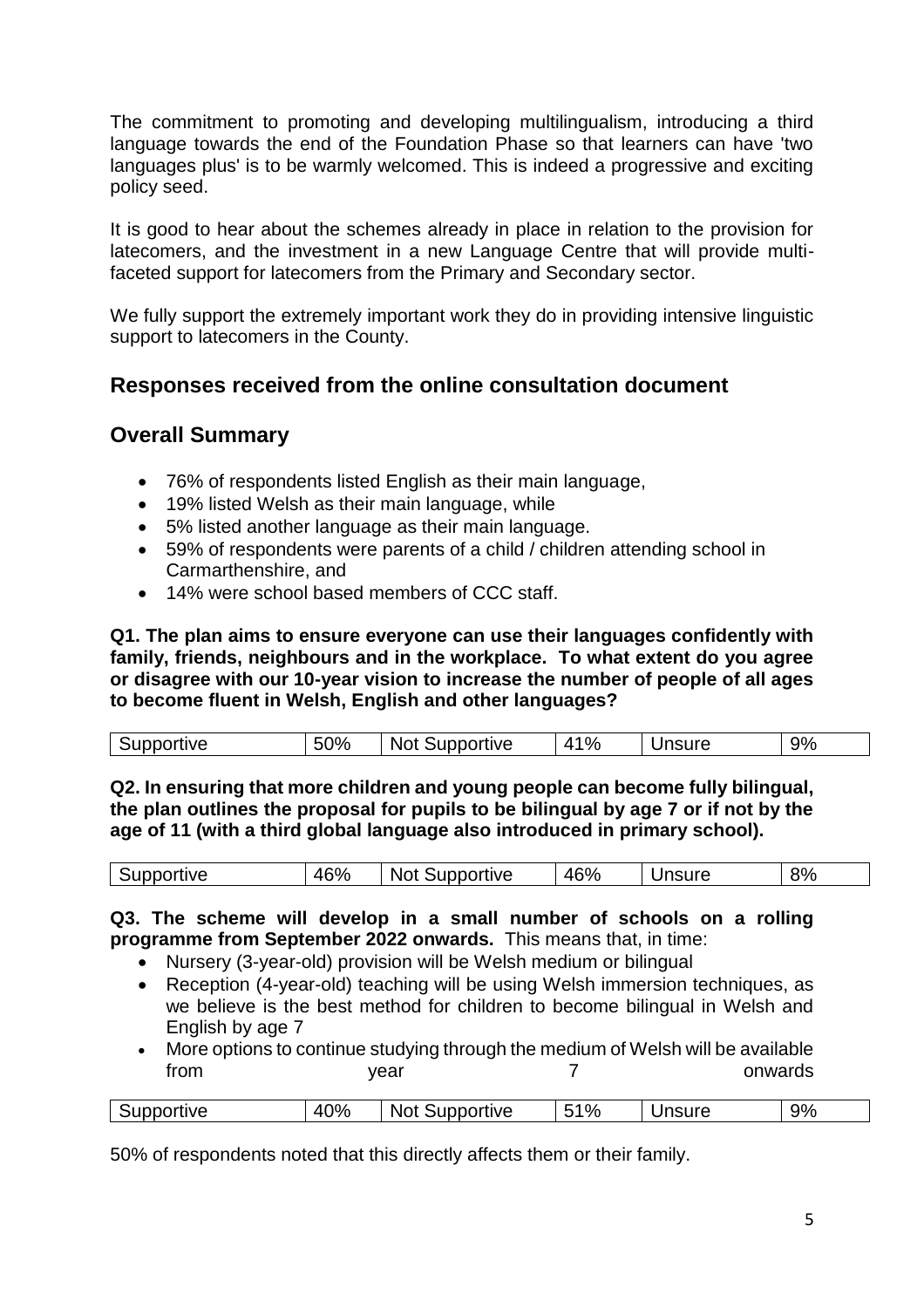**Q4. Once pupils' bilingualism is achieved to a good level (ages 7 and 11), we plan with Welsh Government to ensure that bilingual and multilingual skills continue to improve. This means that secondary schools will help ensure that good progress is made, and previous learning built upon well. To achieve this, more subjects can be taken through the medium of Welsh, so that no pupil falls behind with their bilingualism.** 

| Supportive | 39% | <b>Not Supportive</b> | $1\%$ | Unsure | 0% |
|------------|-----|-----------------------|-------|--------|----|

**Q5. In secondary school, we are planning with Welsh Government that more learners earn qualification in Welsh as a subject and can have more options to study subjects through the medium of Welsh. This will help learners to be bilingual / multilingual.**

| $\%$<br>Supportive<br>$4^{\circ}$ | <b>Not</b><br>Supportive | 44%<br>Unsure | 15% |
|-----------------------------------|--------------------------|---------------|-----|
|-----------------------------------|--------------------------|---------------|-----|

**Q6. The plan outlines the proposal to provide more opportunities for pupils to use Welsh outside the classroom – both in school and in the community.**

| Supportive | 51% | <b>Not Supportive</b> | 30% | Unsure | 19% |
|------------|-----|-----------------------|-----|--------|-----|
|            |     |                       |     |        |     |

**Q7. The plan outlines the proposal to ensure that learners with Additional Learning Needs are given an equal opportunity to become bilingual.**

| 53%<br>37%<br>0%<br>Supportive<br>Jnsure<br>Supportive<br><b>Not</b> |
|----------------------------------------------------------------------|
|----------------------------------------------------------------------|

**Q8. One of the outcomes in the plan is to increase the number of teachers able to teach Welsh (as a subject) and teach through the medium of Welsh. We will support school staff to develop their bilingual skills through a strong programme of training.**

| . پ | Supportive | 49% | <b>Not</b><br>Supportive | 38% | Jnsure | $3\%$ |
|-----|------------|-----|--------------------------|-----|--------|-------|
|-----|------------|-----|--------------------------|-----|--------|-------|

#### **Q9. To what extent do you agree or disagree with the outcomes presented in the 10-year vision?**

| Supportive | 41% | Not Supportive | 49% | 'nsure | $0\%$ |
|------------|-----|----------------|-----|--------|-------|
|            |     |                |     |        |       |

The responses received have been categorised into the following themes:

#### **Supportive**

- Theme 1 Support for the plan
- Theme 2 Support for Staff
- Theme 3 The Pupils' Education and Later Life Opportunities
- Theme 4 Supportive but recognise a need for more choice
- Theme 5 Support but recognises need for support for non-Welsh speakers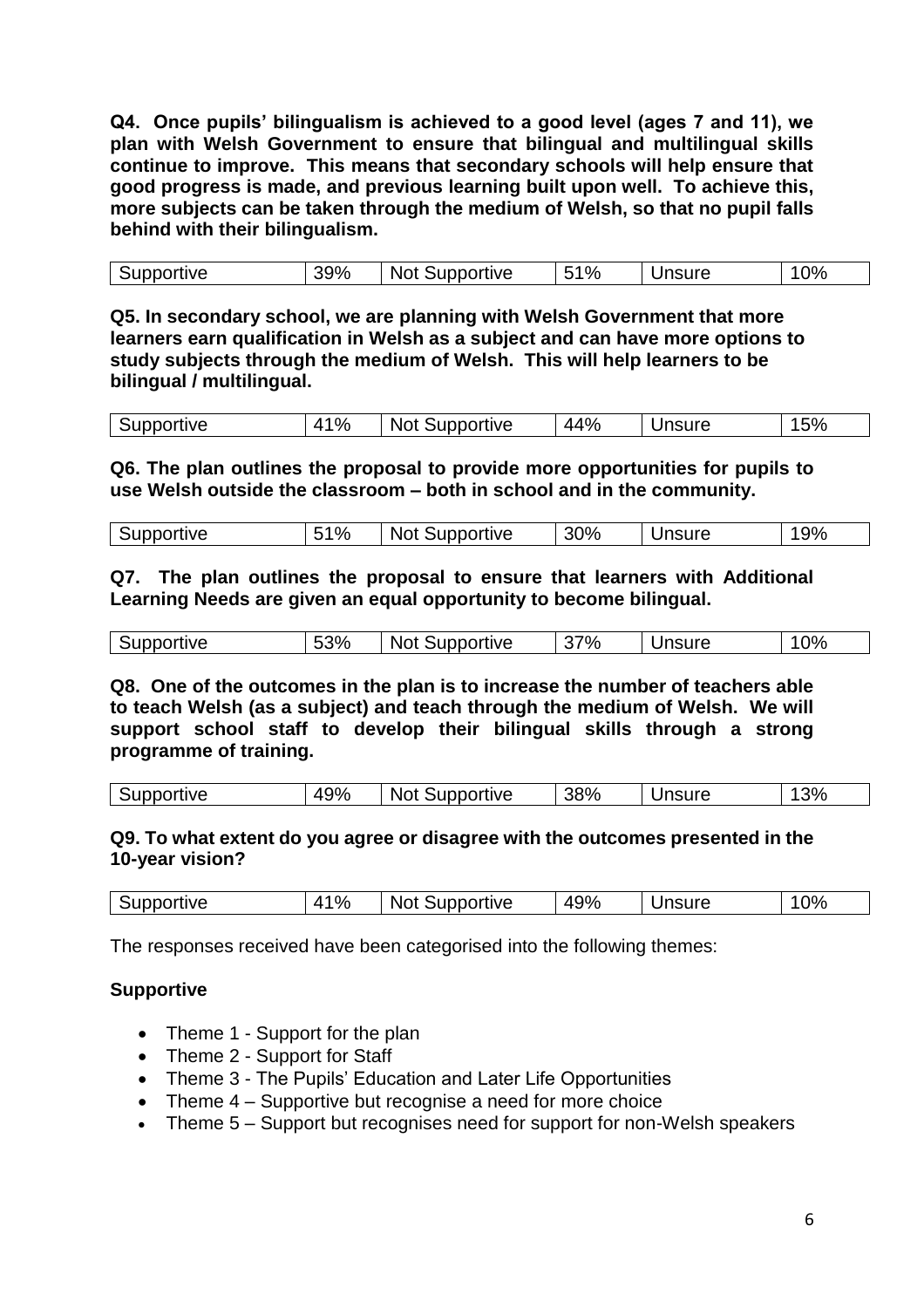#### **Concerns**

- Theme 1- Removal of Choice
- Theme 2- The Pupils' Education and Later Life Opportunities
- Theme 3 Status Quo is Successful
- Theme 4 Additional Learning Needs (ALN)
- Theme 5 Coping with the Welsh Language
- Theme 6 Parents won't be able to help support their child
- Theme 7 No Reason
- Theme 8 Resources could be better utilised
- Theme 9 Lack of teachers who can teach through Welsh medium
- Theme 10 Concerns about disadvantaging non-Welsh speakers

#### **Unsure**

- Theme 1- Removal of Choice
- Theme 2- Additional Learning Needs (ALN)
- Theme 3 Parents won't be able to help support their child
- $\bullet$  Theme  $4 No$  reason
- Theme 5 Teachers / School Staff
- Theme 6 Whether non-Welsh speakers would be disadvantaged
- Theme 7 Recognises a need for more choice

#### **Next Steps**

The Consultation Report will be presented to the Cabinet.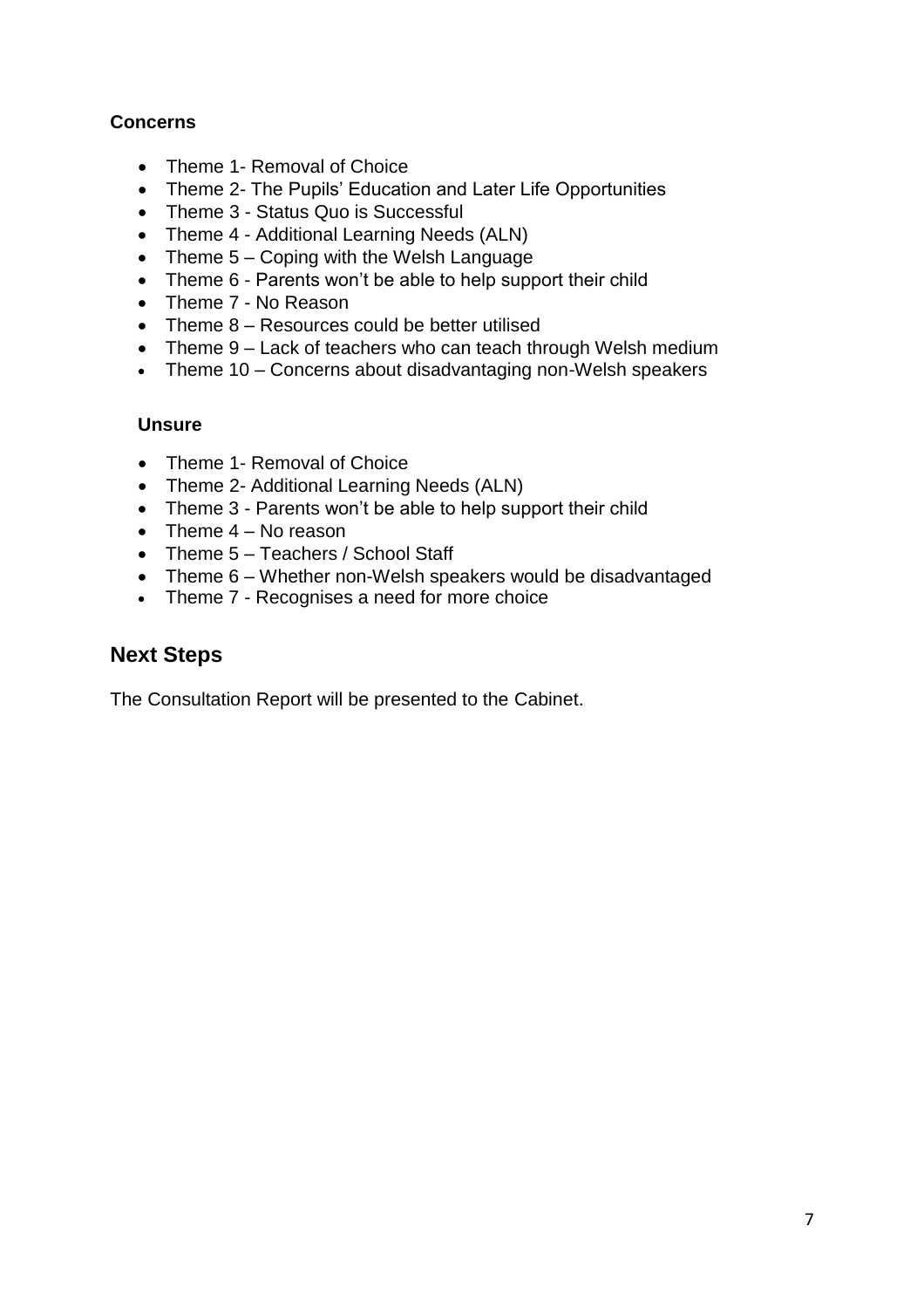# **Summary of Observations received and Local Authority Responses**

<span id="page-10-0"></span>

|                | <b>Point Raised</b>                                                                                                                                                                                                                                                                                                                                                                                                                                                                                                                                                               | <b>Local Authority Response</b>                                                                                                                                                                                                                                                                                                                                                                                                                                                                                                                                                                                                                                                                                                                                                                                                                                                                                                                                                                                                                    | <b>Number of</b><br>responses<br>raising<br>this point | $%$ of<br>responses<br>raising<br>this point |
|----------------|-----------------------------------------------------------------------------------------------------------------------------------------------------------------------------------------------------------------------------------------------------------------------------------------------------------------------------------------------------------------------------------------------------------------------------------------------------------------------------------------------------------------------------------------------------------------------------------|----------------------------------------------------------------------------------------------------------------------------------------------------------------------------------------------------------------------------------------------------------------------------------------------------------------------------------------------------------------------------------------------------------------------------------------------------------------------------------------------------------------------------------------------------------------------------------------------------------------------------------------------------------------------------------------------------------------------------------------------------------------------------------------------------------------------------------------------------------------------------------------------------------------------------------------------------------------------------------------------------------------------------------------------------|--------------------------------------------------------|----------------------------------------------|
|                |                                                                                                                                                                                                                                                                                                                                                                                                                                                                                                                                                                                   | <b>Supportive Comments Raised</b>                                                                                                                                                                                                                                                                                                                                                                                                                                                                                                                                                                                                                                                                                                                                                                                                                                                                                                                                                                                                                  |                                                        |                                              |
| $\mathbf{1}$ . | <b>Support for the plan</b><br>Respondents noted their support for the<br>plan<br>The plan will provide all pupils with the<br>opportunity to become bilingual with the<br>skills to be able to read, write and speak<br>fluently in both Welsh and English<br>languages, as well as introducing other<br>languages.<br>Bilingualism offers many advantages to all<br>pupils and learning through the Welsh<br>language should not be seen as a<br>disadvantage. All pupils should be provided<br>with the opportunity to benefit from the many<br>advantages of being bilingual. | It is the belief of the Local Authority, based upon<br>international evidence and local experience, that<br>children benefit from a truly bilingual education,<br>which provides wider skills development, such as:<br>cognitive ability, task understanding and flexibility,<br>enhanced powers of concentration, etc. and that all<br>children should receive these opportunities. Being<br>bilingual or multilingual also broadens individuals'<br>cultural experiences and can enhance career<br>prospects. Evidence demonstrates that true<br>bilingualism can only be achieved in the local<br>context through children receiving a bilingual<br>education.<br>The Local Authority acknowledges that bilingualism<br>will increasingly over time become an employment<br>skill. For example, all public organisations in Wales<br>are subject to new statutory Welsh language<br>standards and progressively over time will need to<br>recruit increasing numbers of Welsh speakers to<br>deliver services. Possessing Welsh language skills | 247                                                    | 29%                                          |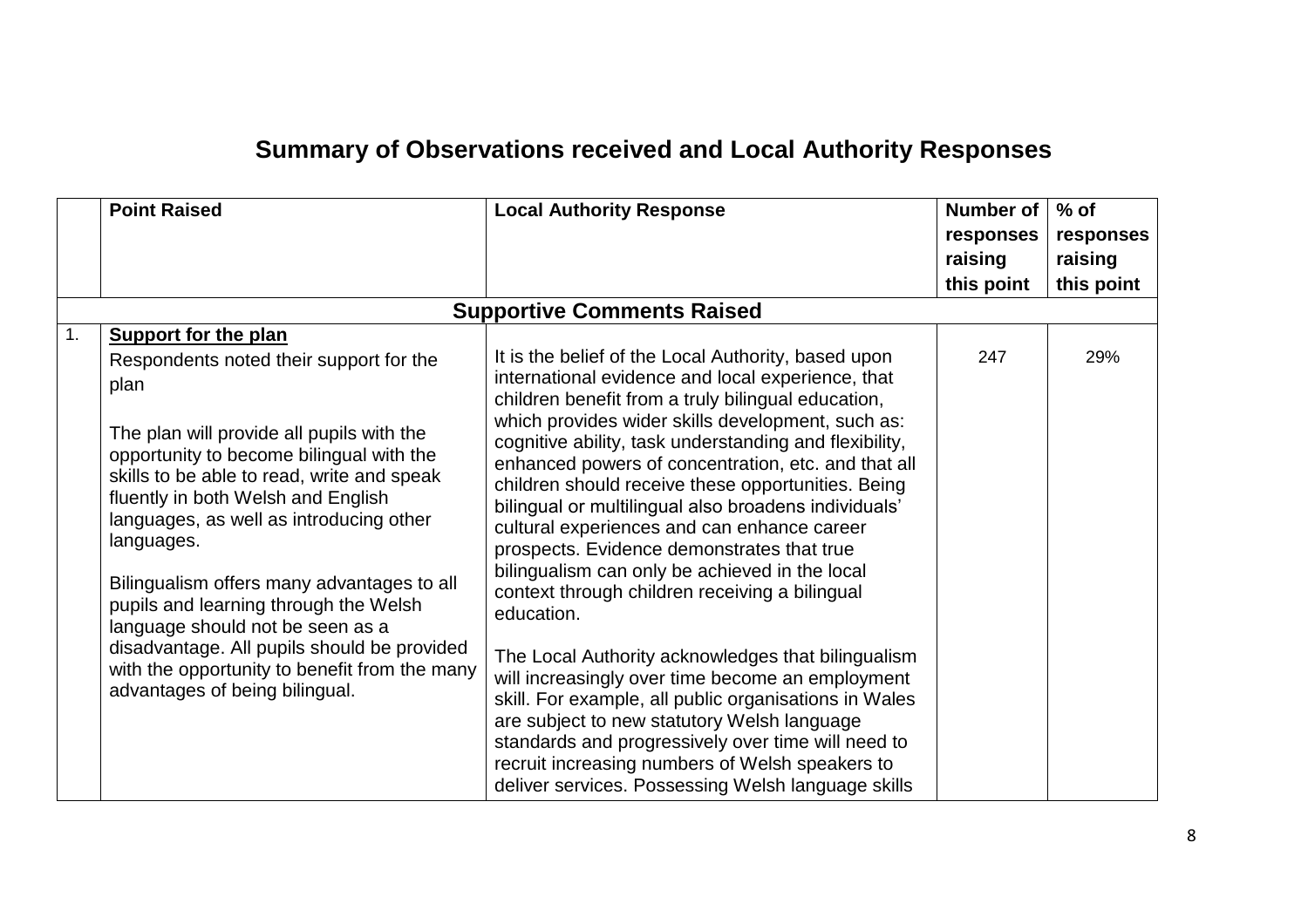|                  | Some respondents noted that the plan will<br>assist in increasing the number of Welsh<br>Speakers within the community and<br>Carmarthenshire, in line with the Welsh<br>Government's aim of reaching 1 million<br>Welsh speakers by 2050. This is the right<br>way forward for the school and will help to<br>secure the return of Cymraeg to our<br>communities. | will increasingly over time give individuals a<br>competitive advantage when seeking employment.<br>There is a national priority in Wales, shared by<br>Carmarthenshire County Council, to increase the<br>number of people in our communities who are able<br>to speak Welsh and use it in their everyday lives.<br>Schools are regarded to be a critically important<br>component in developing children so that they are<br>fully bilingual by the time they leave primary school.<br>This proposal seeks to provide all community<br>members with the opportunity to develop their<br>Welsh language skills.                                                                                                                                                                                                                     |    |    |
|------------------|--------------------------------------------------------------------------------------------------------------------------------------------------------------------------------------------------------------------------------------------------------------------------------------------------------------------------------------------------------------------|--------------------------------------------------------------------------------------------------------------------------------------------------------------------------------------------------------------------------------------------------------------------------------------------------------------------------------------------------------------------------------------------------------------------------------------------------------------------------------------------------------------------------------------------------------------------------------------------------------------------------------------------------------------------------------------------------------------------------------------------------------------------------------------------------------------------------------------|----|----|
| $\overline{2}$ . | <b>Support for staff</b><br>Respondents support the proposal but<br>requests that the authority provide free<br>Welsh lessons for non-Welsh speaking<br>school staff.                                                                                                                                                                                              | Rather than restrict opportunities for staff who do<br>not speak the Welsh language, this proposal will<br>help staff to improve their Welsh language skills.<br>"Tîm Athrawon Datblygu'r Gymraeg (TADG)" -<br>Welsh Language development teaching team and<br>Welsh for Adults teams, will provide training to staff<br>members who are less confident in using their<br>Welsh language skills and the Local Authority will<br>also provide training support for any staff members<br>wishing to develop their Welsh language skills.<br>Support will also be given through the National<br>Sabbatical courses as well as Welsh for Adults.<br>Courses have been designed specifically to meet<br>the needs of staff at all linguistic levels. Subject<br>specific, classroom and incidental language courses<br>are now available. | 23 | 3% |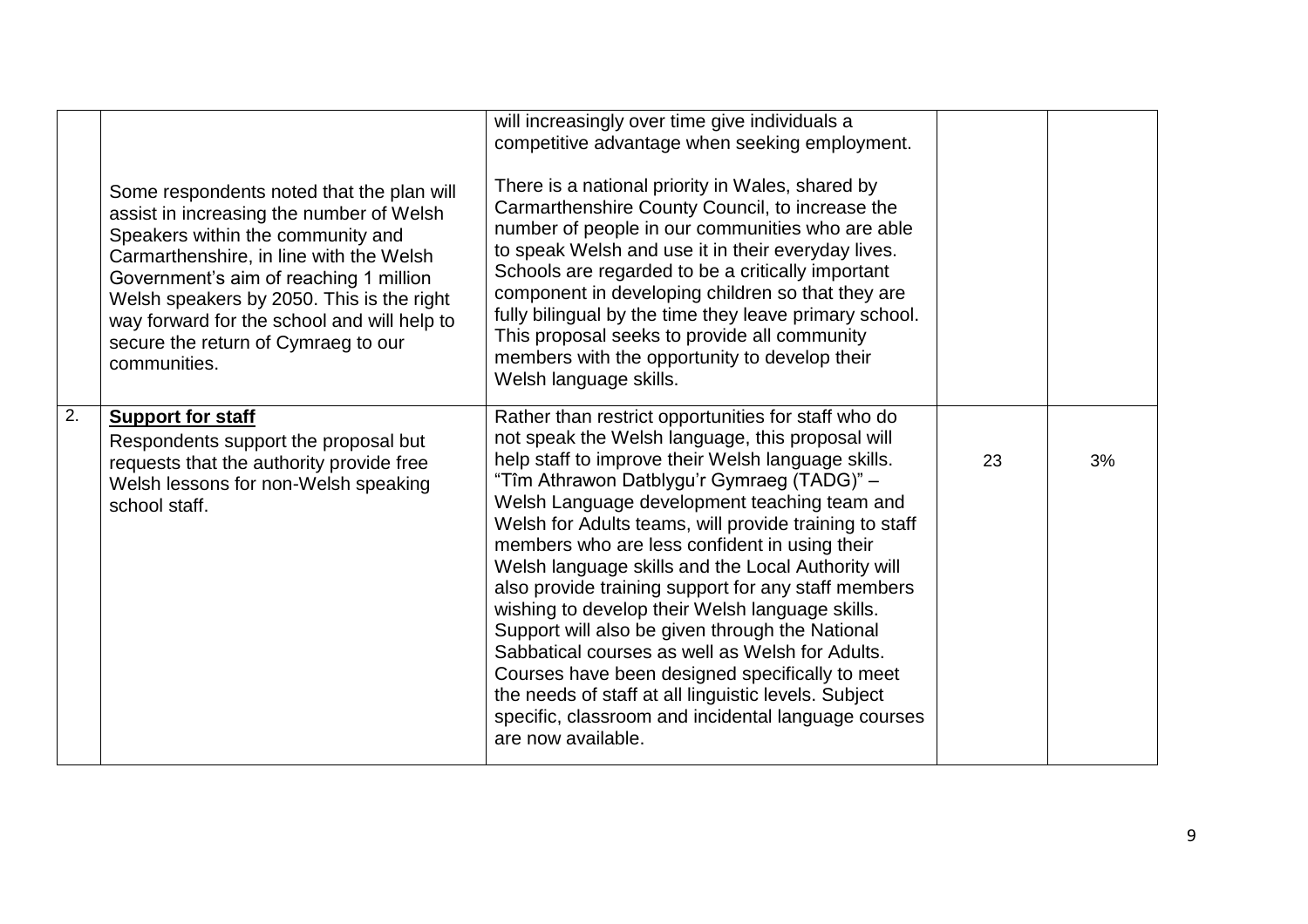| $\overline{3}$ . | The pupil's education and later life              |                                                      |   |      |
|------------------|---------------------------------------------------|------------------------------------------------------|---|------|
|                  | opportunities                                     | It is the belief of the Local Authority, based upon  | 5 | 0.6% |
|                  | Respondents believe that learning through         | international evidence and research and local        |   |      |
|                  | the medium of Welsh will have a detrimental       | experience, that children benefit from a truly       |   |      |
|                  | effect on the pupils' education and English       | bilingual education, which provides wider skills     |   |      |
|                  | language skills, and will disadvantage            | developments, such as cognitive ability, task        |   |      |
|                  | children from entering further or higher          | understanding and flexibility, enhanced powers of    |   |      |
|                  | education and later in life when applying for     | concentration, etc. and that all children should     |   |      |
|                  | job vacancies etc. It is believed that not all    | receive these opportunities. Being bilingual or      |   |      |
|                  | pupils will be able to reach their full potential | multilingual also broadens individuals' cultural     |   |      |
|                  | by learning through the medium of Welsh. It       | experiences and can enhance career prospects.        |   |      |
|                  | must also be noted that the most common           | Evidence demonstrates that true bilingualism can     |   |      |
|                  | language used in day-to-day life, working life    | only be achieved in the local context through        |   |      |
|                  | and the business world is English -               | children receiving a Welsh medium education.         |   |      |
|                  | therefore pupils' understanding of the            |                                                      |   |      |
|                  | English language must be secure to ensure         | The Local Authority notes that on average, bilingual |   |      |
|                  | maximum success within the real world.            | children achieve higher grades in the English        |   |      |
|                  |                                                   | language. It should also be noted that on average,   |   |      |
|                  |                                                   | about 80% of Carmarthenshire pupils who receive      |   |      |
|                  |                                                   | Welsh medium education receive an A*-C grades in     |   |      |
|                  |                                                   | both Welsh and English languages.                    |   |      |
|                  |                                                   | Bilingualism will increasingly over time become an   |   |      |
|                  |                                                   | employment skill. For example, all public            |   |      |
|                  |                                                   | organisations in Wales are subject to new statutory  |   |      |
|                  |                                                   | Welsh language standards and progressively over      |   |      |
|                  |                                                   | time will need to recruit increasing numbers of      |   |      |
|                  |                                                   | Welsh speakers to deliver services. Possessing       |   |      |
|                  |                                                   | Welsh language skills will increasingly over time    |   |      |
|                  |                                                   | give individuals a competitive advantage when        |   |      |
|                  |                                                   | seeking employment.                                  |   |      |
|                  |                                                   |                                                      |   |      |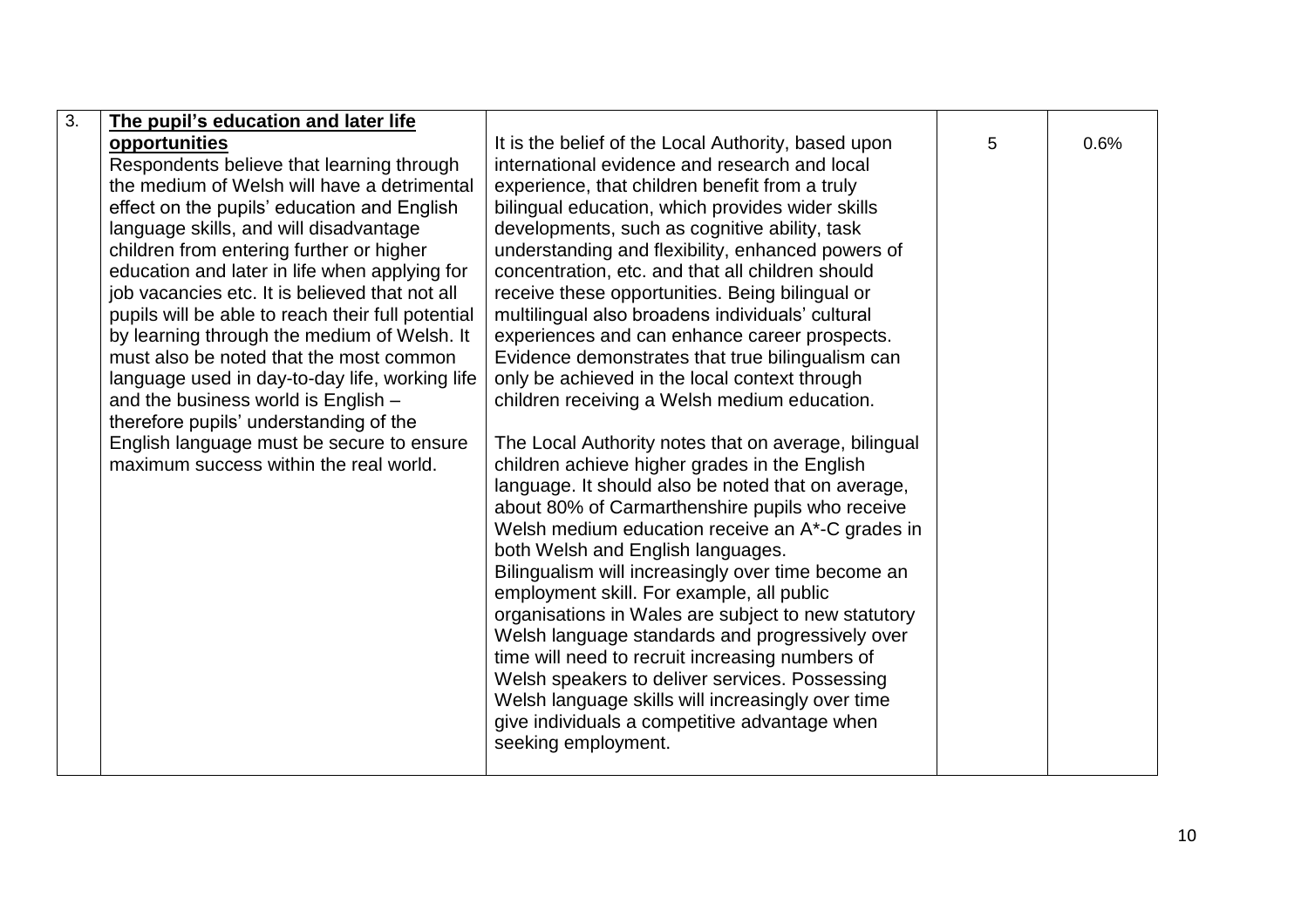|    |                                                                                                                                                                | Schools prepare young people with the skills to<br>attend universities around the world and the Welsh<br>language should not be seen as a disadvantage.<br>Rather than being an impediment, possessing skills<br>in the Welsh language is seen by many universities,<br>inside and outside Wales, as an additional skill,<br>which can offer benefits when a young person is<br>competing for a place to study.                                                                                                                                                                                                                                                                                                                                                                                                                                                                                                                                                                                                                                                    |    |    |
|----|----------------------------------------------------------------------------------------------------------------------------------------------------------------|--------------------------------------------------------------------------------------------------------------------------------------------------------------------------------------------------------------------------------------------------------------------------------------------------------------------------------------------------------------------------------------------------------------------------------------------------------------------------------------------------------------------------------------------------------------------------------------------------------------------------------------------------------------------------------------------------------------------------------------------------------------------------------------------------------------------------------------------------------------------------------------------------------------------------------------------------------------------------------------------------------------------------------------------------------------------|----|----|
| 4. | Supportive but recognise a need for<br>more choice<br>Respondents were supportive of the plan<br>but recognised a need for more choice,<br>particularly at 11+ | Choice is an important issue in the consideration of<br>this proposal, with the most important aspect of<br>choice being that which is available to children as<br>they progress through their education and early<br>lives. This proposal provides all pupils with the<br>opportunity to become fully bilingual with the skills to<br>read, write and speak in both Welsh and English<br>languages by the time they leave primary school.<br>The Local Authority's proposal to develop bilingual<br>children by the time they leave primary school gives<br>children a choice as they move along the education<br>sector. The most effective way of developing<br>bilingual children in the primary sector is to immerse<br>them in Welsh medium education. It is generally<br>accepted in the education profession that studying<br>Welsh as a second language does not develop truly<br>bilingual young people and the schools has been<br>identified as having the potential to move quickly<br>along the language continuum. 'Two languages, two<br>choices'. | 49 | 6% |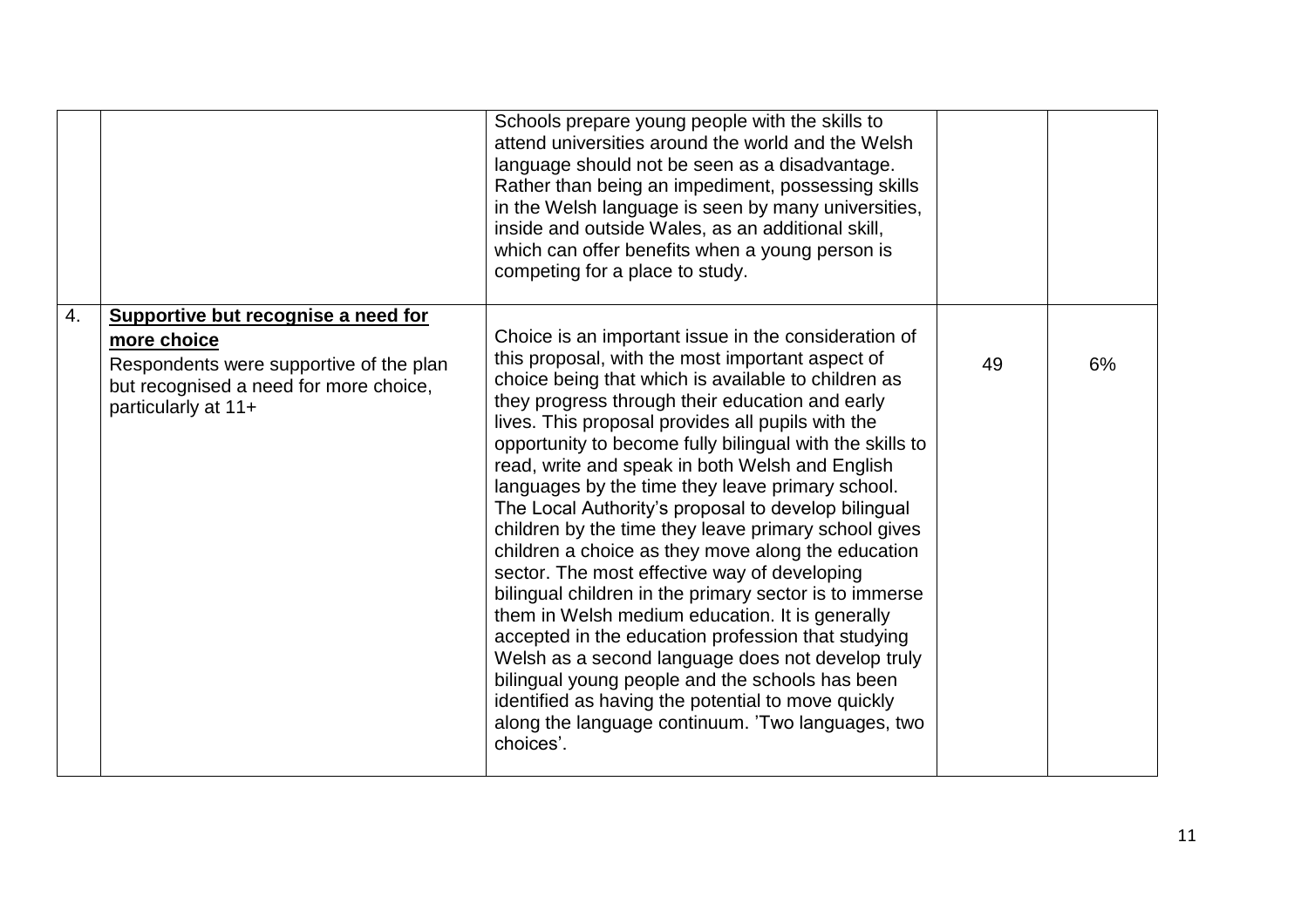| $\overline{5}$ . | A need for support for non-Welsh<br><b>speakers</b>                                                                                                                           | Linguistic support for all is paramount in the<br>implementation of the WESP.                                                                                                                                                                                                                                                                                                                                                                                    |    |    |
|------------------|-------------------------------------------------------------------------------------------------------------------------------------------------------------------------------|------------------------------------------------------------------------------------------------------------------------------------------------------------------------------------------------------------------------------------------------------------------------------------------------------------------------------------------------------------------------------------------------------------------------------------------------------------------|----|----|
|                  | Respondents were supportive of the plan<br>but recognised a need for support for non-<br>Welsh speaking pupils, families and staff to<br>ensure that nobody is disadvantaged. | Homework is not required to be set during the<br>Foundation Phase other than reading. There are<br>many bilingual books and Apps that can facilitate this<br>along with support from the class teacher.                                                                                                                                                                                                                                                          | 46 | 5% |
|                  |                                                                                                                                                                               | Homework instruction will be delivered bilingually so<br>there will be no problem in understanding what<br>children are being asked to do at home. Work set<br>will be appropriate to the pupil's age and ability level<br>and is an opportunity to revisit work set during the<br>school day. Developing increasingly as<br>independent learners, parents may find that children<br>are happy to progress without extra parental<br>guidance as they get older. |    |    |
|                  |                                                                                                                                                                               | Schools will offer a range of support to pupils and<br>parents from non-Welsh speaking families and are<br>committed to increasing provision as necessary to<br>meet the future needs of families.                                                                                                                                                                                                                                                               |    |    |
|                  |                                                                                                                                                                               | One such course is 'Cymraeg i'r Teulu '- 'Welsh for<br>the family'. This course aims to introduce the<br>language being taught within the Foundation Phase<br>thus allowing parents and guardians to initiate<br>simple conversations and to sing simple songs and<br>nursery rhymes.                                                                                                                                                                            |    |    |
|                  |                                                                                                                                                                               | Training is in place for all members of staff at all<br>linguistic levels. These vary from online learning to<br>Sabbaticals to working within the school day for both                                                                                                                                                                                                                                                                                           |    |    |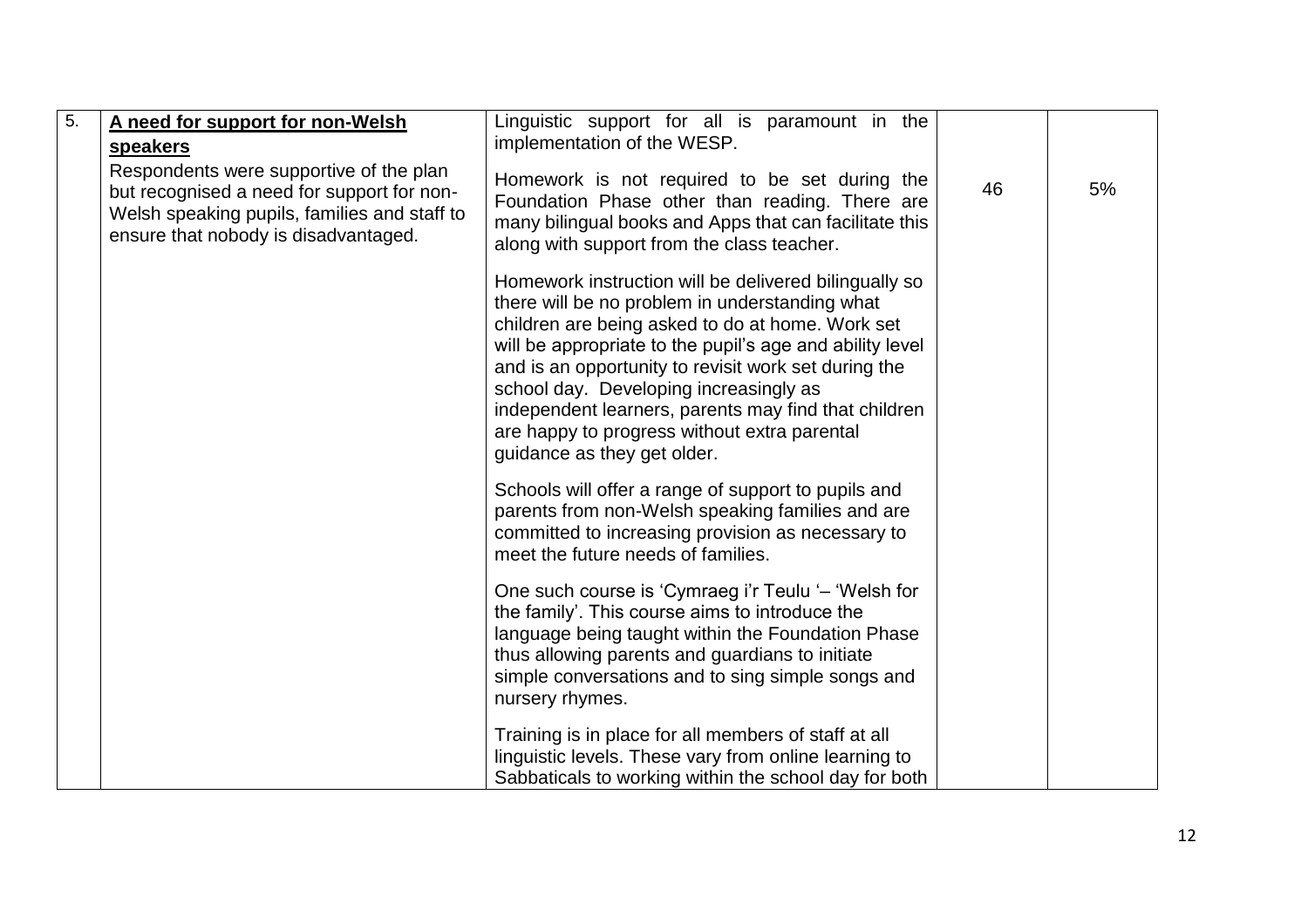|    |                                                                                                                                                                                                                                         | language learning, and pedagogical implementation.<br>Self-assessment online courses are also available.                                                                                                                                                                                                                                                                                                                                                                                                                                                                                                                                                                                                                                                                                                                                                                                                                                                                                                                                                                                                                                       |     |     |
|----|-----------------------------------------------------------------------------------------------------------------------------------------------------------------------------------------------------------------------------------------|------------------------------------------------------------------------------------------------------------------------------------------------------------------------------------------------------------------------------------------------------------------------------------------------------------------------------------------------------------------------------------------------------------------------------------------------------------------------------------------------------------------------------------------------------------------------------------------------------------------------------------------------------------------------------------------------------------------------------------------------------------------------------------------------------------------------------------------------------------------------------------------------------------------------------------------------------------------------------------------------------------------------------------------------------------------------------------------------------------------------------------------------|-----|-----|
|    |                                                                                                                                                                                                                                         |                                                                                                                                                                                                                                                                                                                                                                                                                                                                                                                                                                                                                                                                                                                                                                                                                                                                                                                                                                                                                                                                                                                                                |     |     |
|    |                                                                                                                                                                                                                                         | <b>Concerns Raised</b>                                                                                                                                                                                                                                                                                                                                                                                                                                                                                                                                                                                                                                                                                                                                                                                                                                                                                                                                                                                                                                                                                                                         |     |     |
| 1. | <b>Removal of Choice</b><br>Respondents have concerns regarding the<br>removal of choice of English medium<br>education and note that parents should have<br>the choice of which language their children<br>should be educated through. | The proposal is consistent with national policy to<br>expand Welsh medium education in order to<br>develop increasing numbers of fully bilingual young<br>people and to enable more children to benefit from<br>the advantages of bilingualism, gathered through<br>international research.<br>It is important to remember that the teaching and the<br>development of the English language occurs in all<br>schools to the highest of standards, as a statutory<br>part of the curriculum.<br>International evidence, cited by the Welsh<br>Government, confirms that the most effective way of<br>developing bilingual children is to immerse them in<br>the less common language whilst also developing<br>their skills in the more common language. Welsh<br>Government also promotes those children who are<br>from non-Welsh speaking families that immersion in<br>Welsh in school is particularly important in<br>embedding the language.<br>As cited in The Times Newspaper; Children who are<br>brought up speaking two or more languages<br>outperform their peers in English and maths by the<br>age of seven, research has found. | 218 | 25% |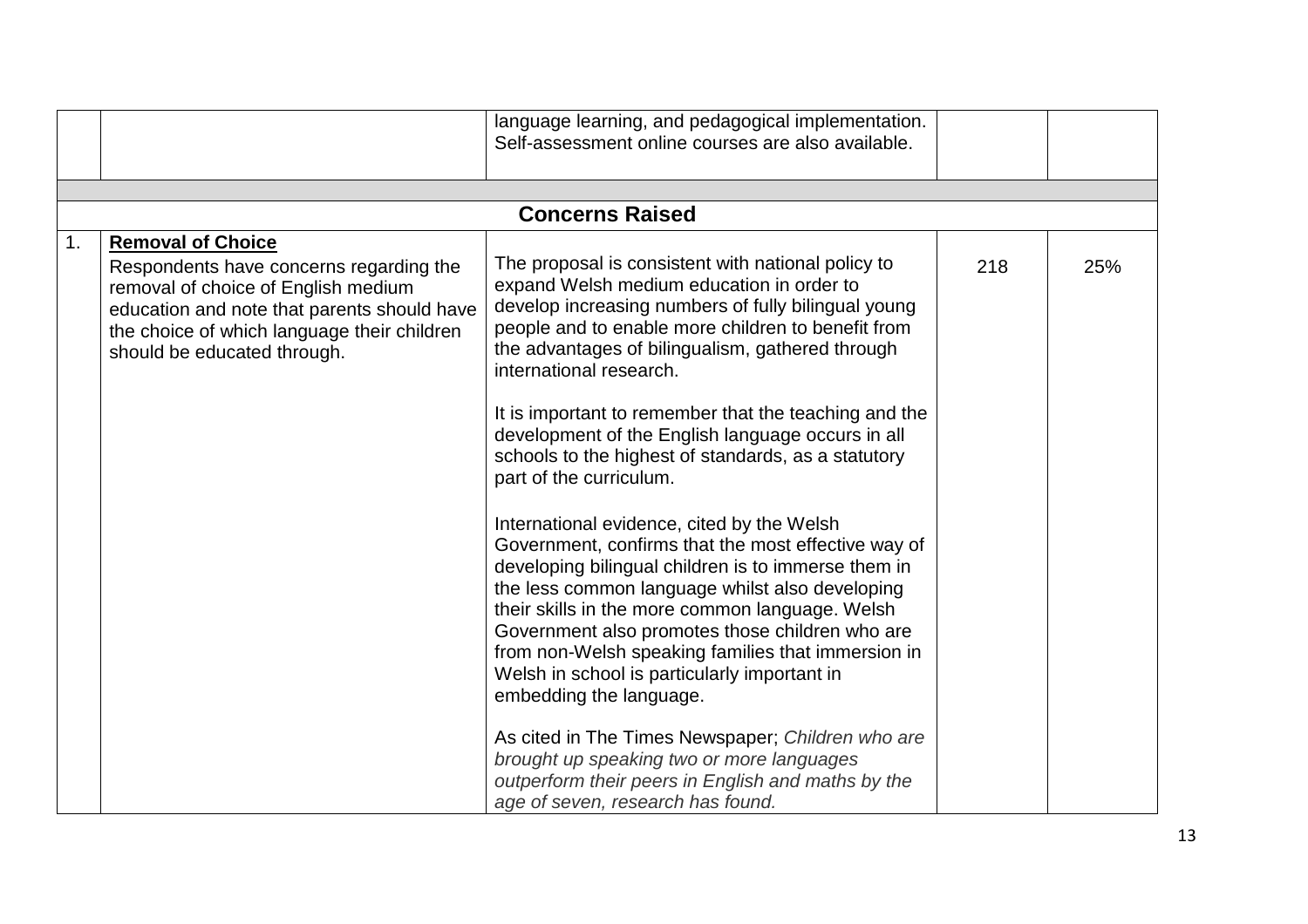|    |                                                                                                                                                                                                                                                                                                                                                                                                                                                                                                                                                                                                                                                                                                                                                                                           | Carmarthenshire County Council has a statutory<br>responsibility under Part 4 of the School Standards<br>and Organisation (Wales) Act 2013 to prepare a<br>Welsh in Education Strategic Plan (WESP) for its<br>area with the explicit aim of improving planning of<br>the provision of education through the medium of<br>Welsh, for improving the standards of that education<br>and of the teaching of Welsh.                                                                                                                                                                                                                                                                                                                                                                                                                                                                                                                                                                                                                                                                                 |    |     |
|----|-------------------------------------------------------------------------------------------------------------------------------------------------------------------------------------------------------------------------------------------------------------------------------------------------------------------------------------------------------------------------------------------------------------------------------------------------------------------------------------------------------------------------------------------------------------------------------------------------------------------------------------------------------------------------------------------------------------------------------------------------------------------------------------------|-------------------------------------------------------------------------------------------------------------------------------------------------------------------------------------------------------------------------------------------------------------------------------------------------------------------------------------------------------------------------------------------------------------------------------------------------------------------------------------------------------------------------------------------------------------------------------------------------------------------------------------------------------------------------------------------------------------------------------------------------------------------------------------------------------------------------------------------------------------------------------------------------------------------------------------------------------------------------------------------------------------------------------------------------------------------------------------------------|----|-----|
| 2. | <b>The Pupils' Education and Later Life</b><br><b>Opportunities</b><br>Respondents are concerned that learning<br>through the medium of Welsh will have a<br>detrimental effect on the pupils' education<br>and English language skills, and will<br>disadvantage children from entering further<br>or higher education and later in life when<br>applying for job vacancies etc. It is believed<br>that not all pupils will be able to reach their<br>full potential by learning through the medium<br>of Welsh. It must also be noted that the<br>most common language used in day-to-day<br>life, working life and the business world is<br>English - therefore pupils' understanding of<br>the English language must be secure to<br>ensure maximum success within the real<br>world. | It is the belief of the Local Authority, based upon<br>international evidence and research and local<br>experience, that children benefit from a truly<br>bilingual education, which provides wider skills<br>developments, such as cognitive ability, task<br>understanding and flexibility, enhanced powers of<br>concentration, etc. and that all children should<br>receive these opportunities. Being bilingual or<br>multilingual also broadens individuals' cultural<br>experiences and can enhance career prospects.<br>Evidence demonstrates that true bilingualism can<br>only be achieved in the local context through<br>children receiving a Welsh medium education.<br>The Local Authority notes that on average, bilingual<br>children achieve higher grades in the English<br>language. It should also be noted that on average,<br>about 80% of Carmarthenshire pupils who receive<br>Welsh medium education receive an A*-C grades in<br>both Welsh and English languages.<br>Bilingualism will increasingly over time become an<br>employment skill. For example, all public | 85 | 10% |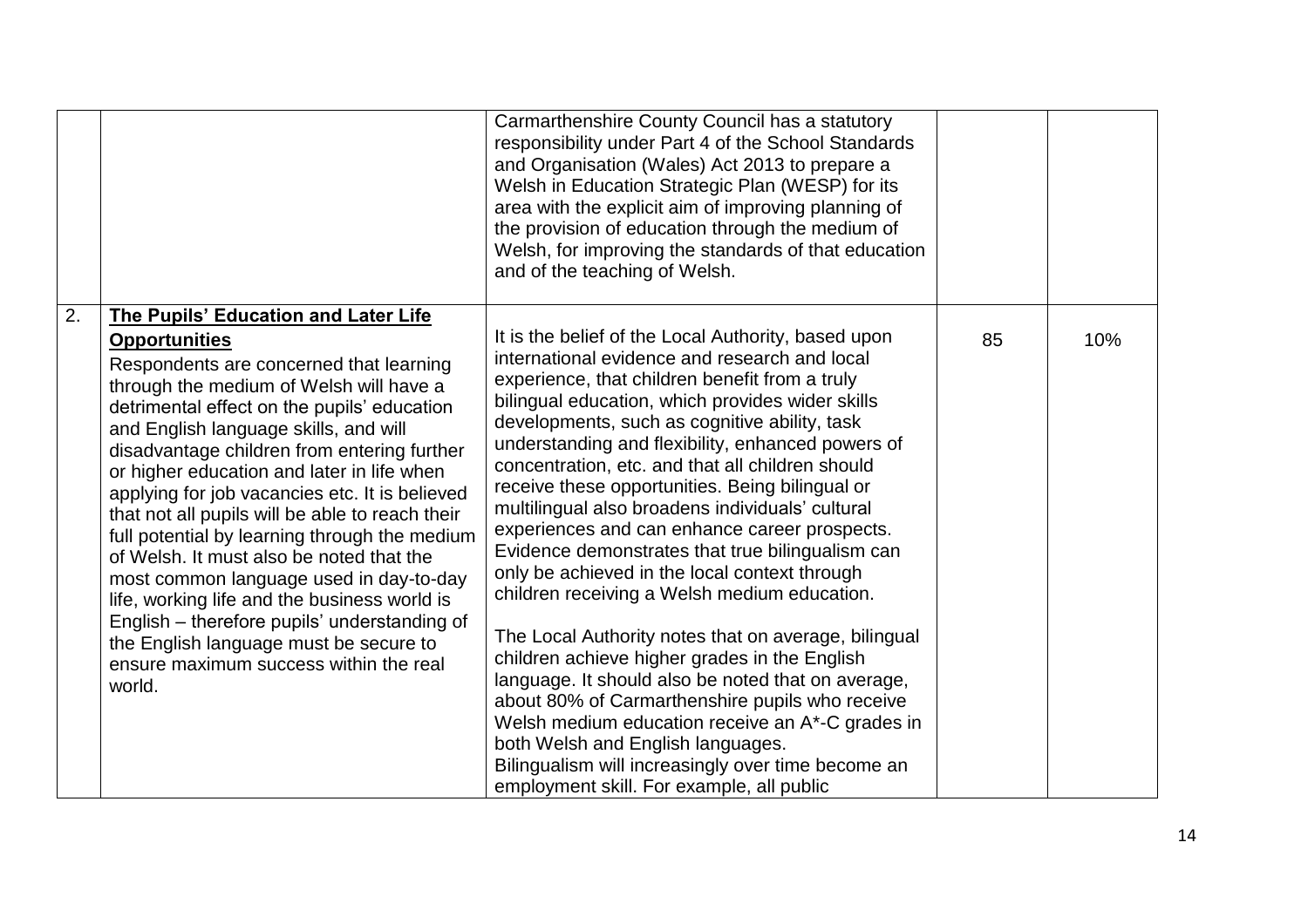|    |                                                                                                                                                                            | organisations in Wales are subject to new statutory<br>Welsh language standards and progressively over<br>time will need to recruit increasing numbers of<br>Welsh speakers to deliver services. Possessing<br>Welsh language skills will increasingly over time<br>give individuals a competitive advantage when<br>seeking employment.<br>Schools prepare young people with the skills to<br>attend universities around the world and the Welsh<br>language should not be seen as a disadvantage.<br>Rather than being an impediment, possessing skills<br>in the Welsh language is seen by many universities,<br>inside and outside Wales, as an additional skill,<br>which can offer benefits when a young person is<br>competing for a place to study. |    |       |
|----|----------------------------------------------------------------------------------------------------------------------------------------------------------------------------|-------------------------------------------------------------------------------------------------------------------------------------------------------------------------------------------------------------------------------------------------------------------------------------------------------------------------------------------------------------------------------------------------------------------------------------------------------------------------------------------------------------------------------------------------------------------------------------------------------------------------------------------------------------------------------------------------------------------------------------------------------------|----|-------|
| 3. | <b>Status Quo is Successful</b><br>Respondents noted that the current<br>linguistic arrangements across the county<br>are working well and there is no need for<br>change. | The Local Authority acknowledge that the current<br>strategy is performing well and is successful. This<br>proposal seeks to improve even further the<br>opportunity for children in Carmarthenshire to<br>secure continuingly improving outcomes.<br>Carmarthenshire County Council has a statutory<br>responsibility under Part 4 of the School Standards<br>and Organisation (Wales) Act 2013 to prepare a<br>Welsh in Education Strategic Plan (WESP) for its                                                                                                                                                                                                                                                                                           | 11 | $1\%$ |
|    |                                                                                                                                                                            | area with the explicit aim of improving planning of<br>the provision of education through the medium of<br>Welsh, from improving the standards of that<br>education and of the teaching of Welsh.                                                                                                                                                                                                                                                                                                                                                                                                                                                                                                                                                           |    |       |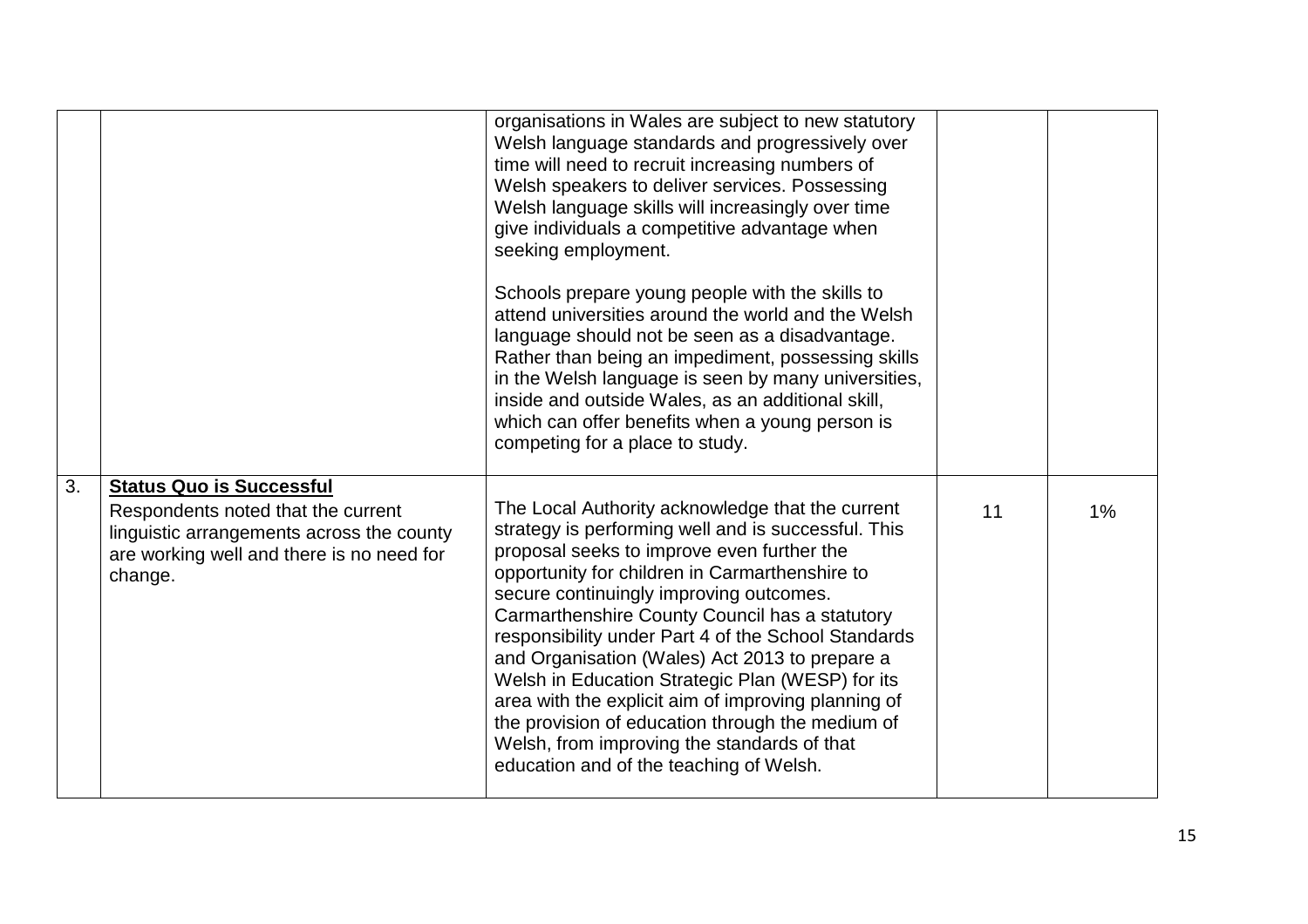|    |                                                                                                                                                                                                                                                                                                                                                                                        | It is important to note that the current WESP<br>requires all primary schools in Carmarthenshire,<br>including English medium schools, to move along<br>the language continuum, progressively expanding<br>the proportion of education that is delivered through<br>the medium of Welsh, with a view to ensuring that in<br>time all children leaving primary school are fully<br>bilingual.<br>The pace at which schools will be able to expand<br>bilingualism and Welsh medium education will<br>depend upon local circumstances but the<br>expectation for progress applies to all schools.                                                                                                                                                                                                                        |    |    |
|----|----------------------------------------------------------------------------------------------------------------------------------------------------------------------------------------------------------------------------------------------------------------------------------------------------------------------------------------------------------------------------------------|------------------------------------------------------------------------------------------------------------------------------------------------------------------------------------------------------------------------------------------------------------------------------------------------------------------------------------------------------------------------------------------------------------------------------------------------------------------------------------------------------------------------------------------------------------------------------------------------------------------------------------------------------------------------------------------------------------------------------------------------------------------------------------------------------------------------|----|----|
| 4. | <b>Additional Learning Needs (ALN)</b><br>Respondents are concerned that children<br>with special education needs, or additional<br>learning needs may not be able to cope with<br>learning through the medium of Welsh and<br>may require English medium education. It is<br>unfair to assume that all children with<br>SEN/ALN will be able to learn through the<br>medium of Welsh. | Carmarthenshire County Council's policy is that all<br>its schools should be inclusive, with children with<br>additional learning needs being educated in a<br>mainstream setting alongside their peers wherever<br>possible.<br>All pupils with additional learning needs have<br>specific individual plans based on their<br>circumstances and a tailored support programme is<br>provided according to need. Generally, an additional<br>learning need is not a barrier to learning two<br>languages. It is important to assess and monitor<br>progress in each or all the languages that a child is<br>using or learning, including sign and visually<br>supported communication systems required for<br>some pupils, particularly as the stronger developed<br>language can be used to support and build learning | 41 | 5% |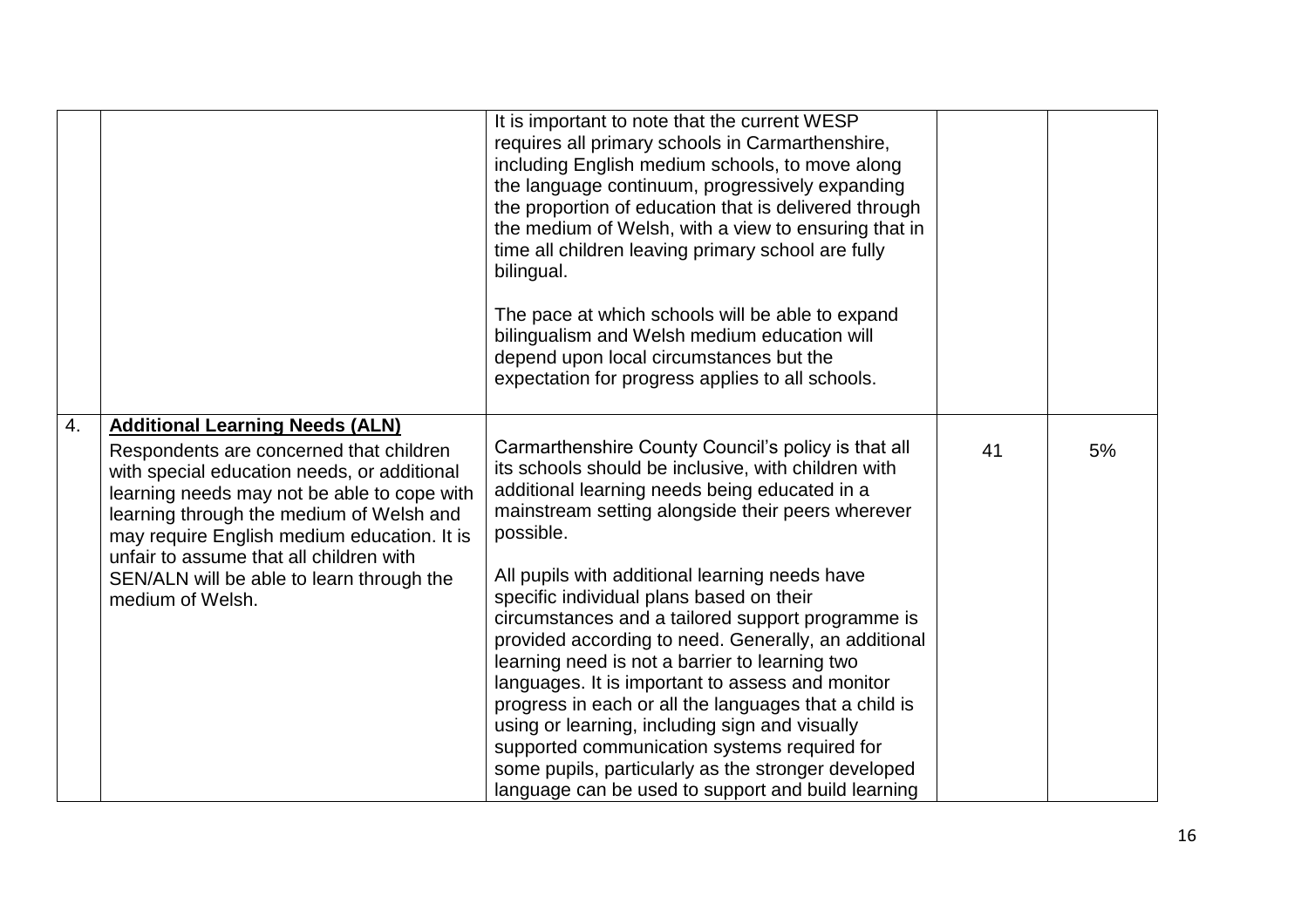| through a lesser developed language medium. Staff<br>are required to differentiate the curriculum and make<br>reasonable adjustments to the language of<br>instruction and response to accommodate additional<br>needs and ensure access to the curriculum and<br>learning progress. At times it may be appropriate to<br>target additional support in one language for a<br>period to consolidate and accelerate learning, e.g.,<br>in literacy. There will be rare instances, however,<br>where a child may be diagnosed with a condition<br>that is not conducive to a fully bilingual education. In<br>these circumstances a package of support is<br>identified by professional practitioners and<br>discussed with parents. |  |
|-----------------------------------------------------------------------------------------------------------------------------------------------------------------------------------------------------------------------------------------------------------------------------------------------------------------------------------------------------------------------------------------------------------------------------------------------------------------------------------------------------------------------------------------------------------------------------------------------------------------------------------------------------------------------------------------------------------------------------------|--|
| Whilst the system is designed to meet the needs of<br>learners through a universal and inclusive approach,<br>for a small number of children with significant and<br>complex additional needs this is not always possible<br>and specialised provision offers a more appropriate<br>learning setting.                                                                                                                                                                                                                                                                                                                                                                                                                             |  |
| To make sure that the needs of all learners are met<br>the school's system in Carmarthenshire includes a<br>range of provision for children with additional needs.<br>A specialised school or unit offer education to<br>children with the most profound or complex needs<br>where a mainstream setting is either not suitable for<br>the children's needs or where parents prefer an<br>alternative setting. Selected secondary and primary<br>schools across the county include specialised units<br>for children with particular needs, such as autism,                                                                                                                                                                        |  |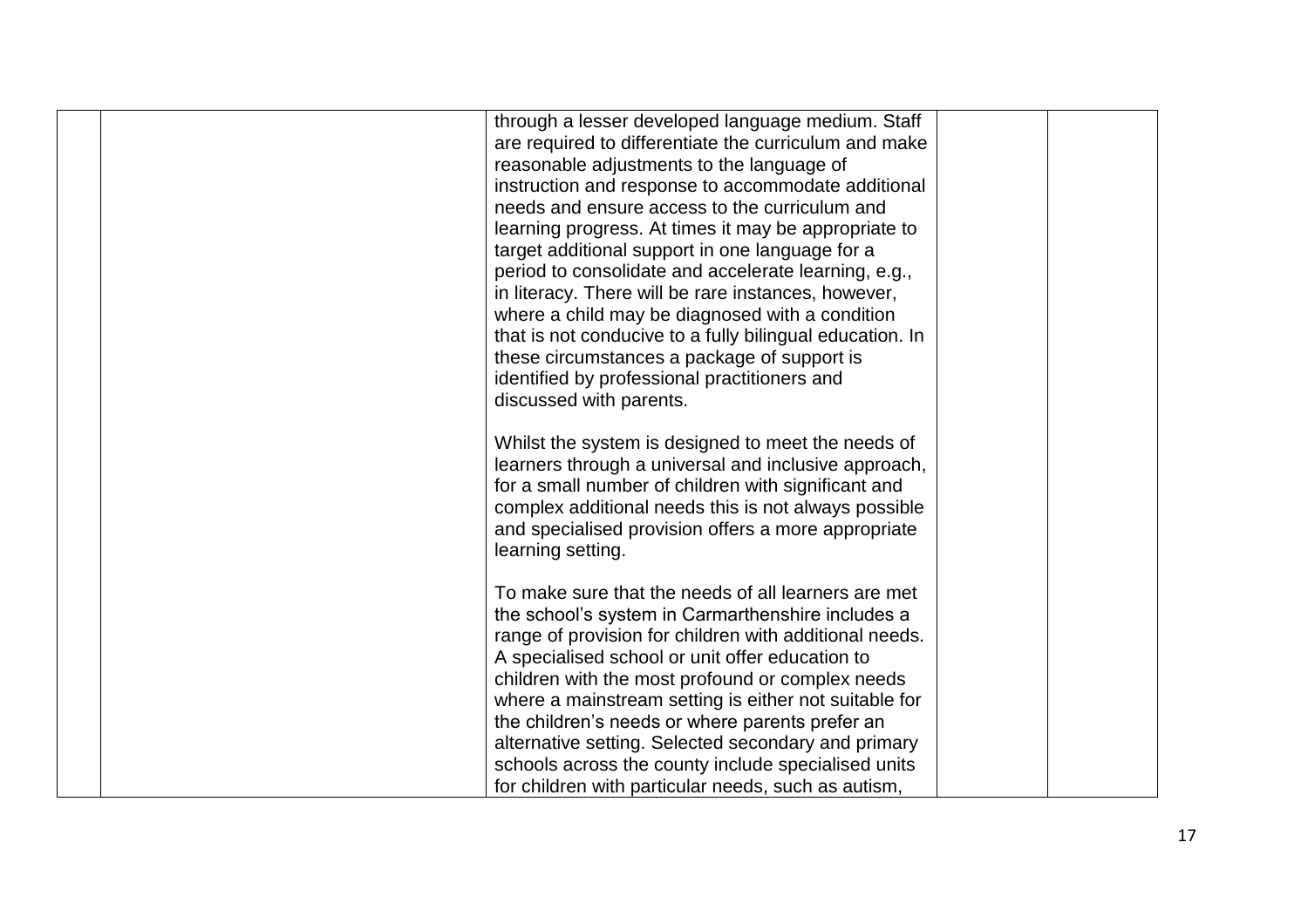|    |                                                                                                                                                                                                                                                                                                                                                                                                                                      | sensory impairment or speech and language delay.<br>The Department for Education and Children<br>provides specific additional support in schools<br>wherever practicable so that as many children as<br>possible remain in their local school. Whilst the<br>Council's preference is to meet the needs of all<br>children in a mainstream setting wherever possible,<br>this is not always practicable.<br>It is this Council's experience that the vast majority<br>of pupils with a wide range of additional learning<br>needs and abilities are successful in our schools<br>irrespective of the language of instruction, but the<br>Council does acknowledge that there will be a very<br>few children whose needs cannot be met other than<br>through provision at a specialist unit. |    |    |
|----|--------------------------------------------------------------------------------------------------------------------------------------------------------------------------------------------------------------------------------------------------------------------------------------------------------------------------------------------------------------------------------------------------------------------------------------|--------------------------------------------------------------------------------------------------------------------------------------------------------------------------------------------------------------------------------------------------------------------------------------------------------------------------------------------------------------------------------------------------------------------------------------------------------------------------------------------------------------------------------------------------------------------------------------------------------------------------------------------------------------------------------------------------------------------------------------------------------------------------------------------|----|----|
| 5. | <b>Coping with the Welsh Language</b><br>Respondents are concerned that not all<br>children will be able to cope with learning<br>through the medium of Welsh, especially<br>pupils from non-Welsh backgrounds. In<br>addition, there are concerns that non-Welsh<br>speaking parents may find it hard to support<br>and help their children with their schoolwork<br>and homework should the school the<br>proposal be implemented. | Should the proposal be implemented, sufficient<br>support will be provided to all new pupils in<br>accordance with the needs of each individual. It is<br>also important to note that staff are required to<br>differentiate the curriculum and make reasonable<br>adjustments when required to meet the needs of<br>every pupil. "Tîm Athrawon Datblygu'r Gymraeg<br>(TADG)" - Welsh Language development teaching<br>team who provide support to the schools around the<br>county will also be supporting schools. Welsh<br>Language Immersion Centres will also be available<br>for those pupils who may need extra input<br>linguistically.                                                                                                                                            | 51 | 6% |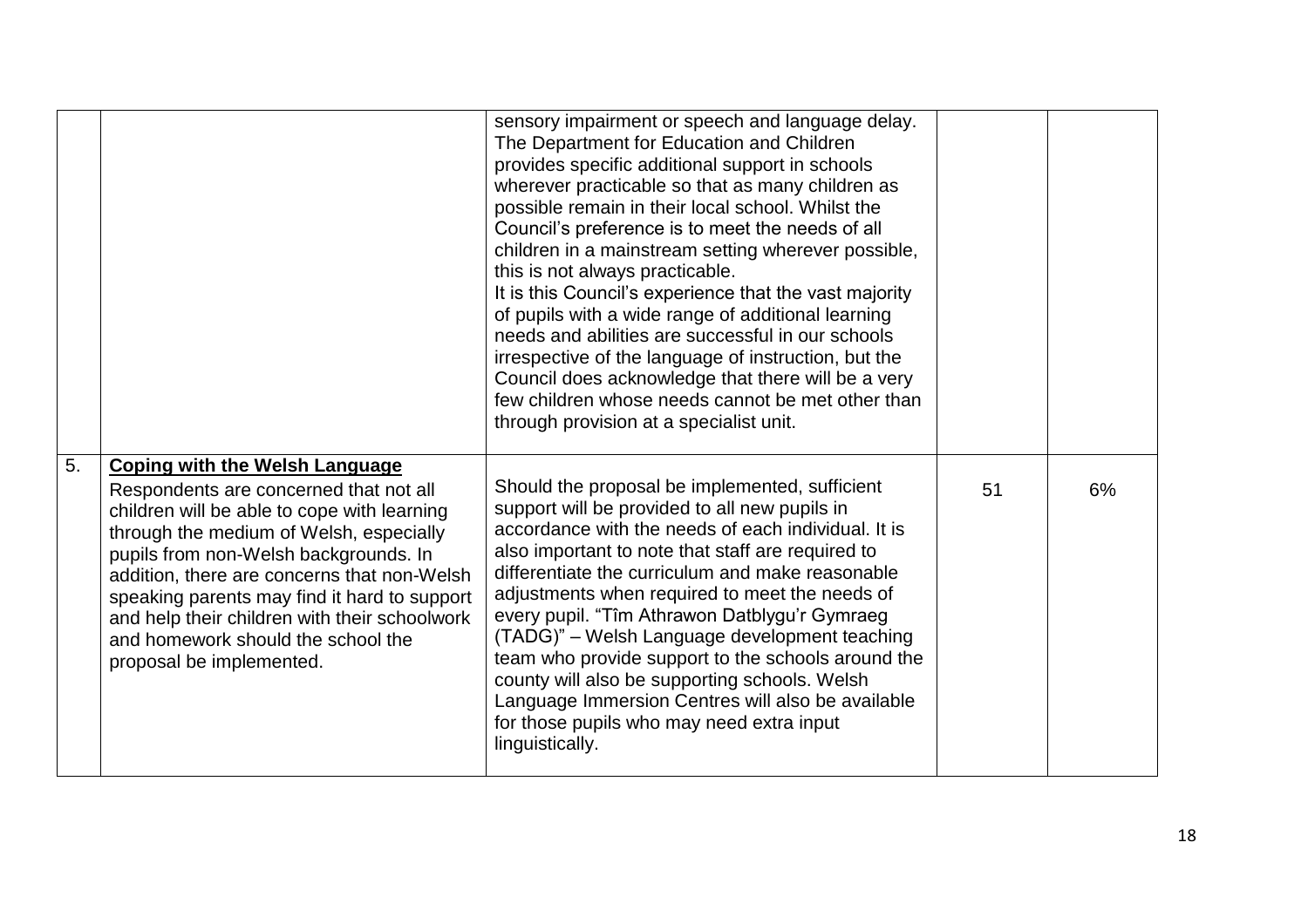|    |                                                                                                                                                                                | Schools currently offer a range of support to pupils<br>and parents from non-Welsh speaking families and<br>are committed to increasing provision as necessary<br>to meet the future needs of individual families.                                                                                                                                                                                                                                                                                                                                                                                                                                            |    |     |
|----|--------------------------------------------------------------------------------------------------------------------------------------------------------------------------------|---------------------------------------------------------------------------------------------------------------------------------------------------------------------------------------------------------------------------------------------------------------------------------------------------------------------------------------------------------------------------------------------------------------------------------------------------------------------------------------------------------------------------------------------------------------------------------------------------------------------------------------------------------------|----|-----|
| 6. | Parents won't be able to help support<br>their child<br>Respondents are concerned that parents<br>will no longer be able to play an active role<br>in their child's education. | Welsh schools set homework instruction in Welsh<br>and in English so there will be no problem in<br>understanding what children are being asked to do at<br>home. Work set will be appropriate to the pupil's age<br>and ability level and therefore should be within reach.<br>Developing increasingly as independent learners,<br>parents may find that children are happy to progress<br>without extra parental guidance as they get older.<br>Our schools currently offer a range of support to<br>pupils and parents from non-Welsh speaking<br>families and are committed to increasing provision<br>as necessary to meet the future needs of families. | 50 | 6%  |
| 7. | <b>No Reason</b><br>Some respondents did not provide a reason<br>for their objection.                                                                                          |                                                                                                                                                                                                                                                                                                                                                                                                                                                                                                                                                                                                                                                               | 41 | 5%  |
| 8. | <b>Resources could be better utilised</b><br>Some respondents consider Welsh to be an<br>irrelevant language and felt that resources<br>could be better utilised.              | It is the belief of the Local Authority, based upon<br>international evidence and local experience, that<br>children benefit from a truly bilingual education,<br>which provides wider skills development, such as:<br>cognitive ability, task understanding and flexibility,<br>enhanced powers of concentration, etc. and that all<br>children should receive these opportunities. Being<br>bilingual or multilingual also broadens individuals'<br>cultural experiences and can enhance career                                                                                                                                                             | 84 | 10% |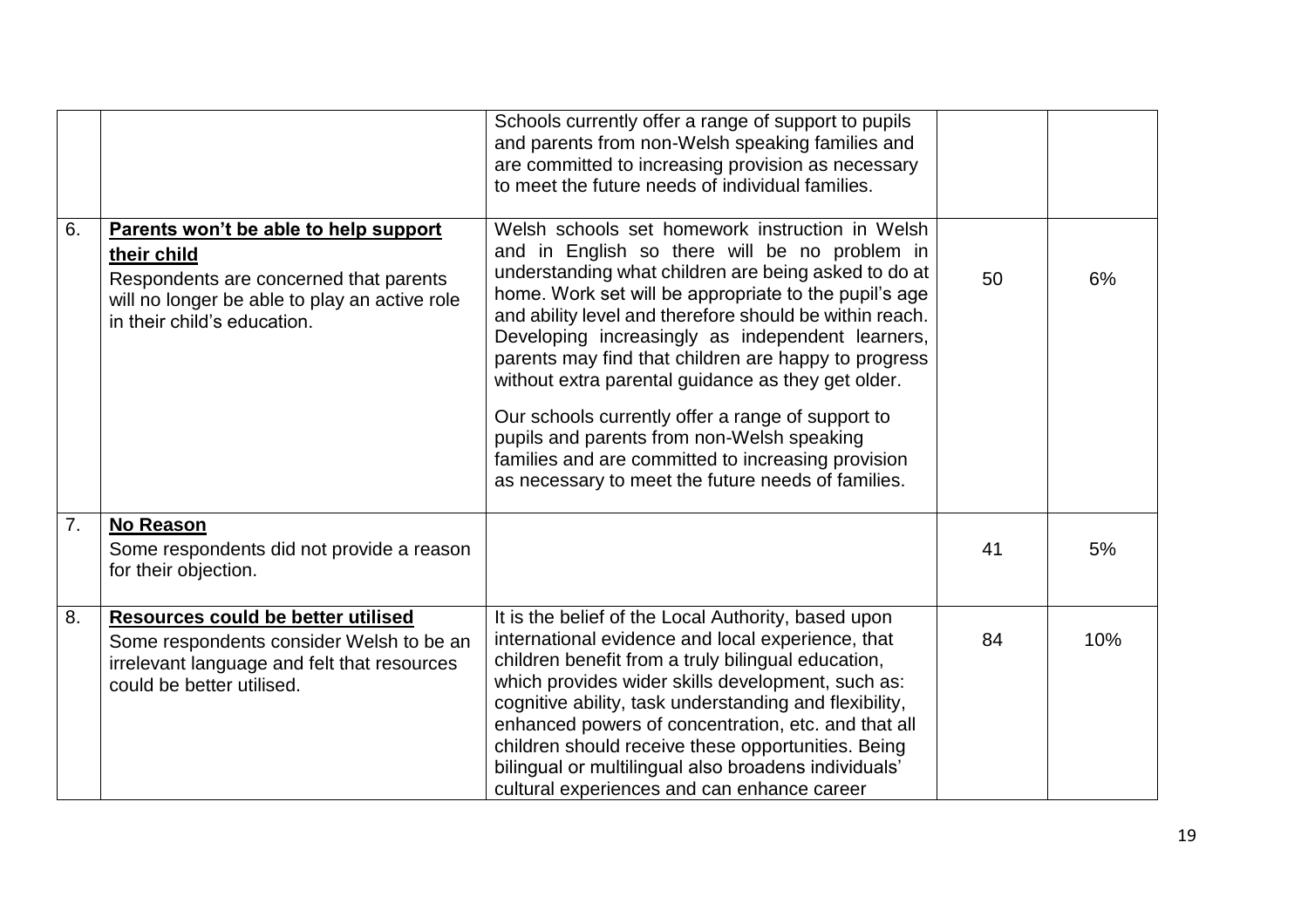| prospects. Evidence demonstrates that true            |  |
|-------------------------------------------------------|--|
| bilingualism can only be achieved in the local        |  |
|                                                       |  |
| context through children receiving a bilingual        |  |
| education.                                            |  |
| International evidence, cited by the Welsh            |  |
| Government, confirms that the most effective way of   |  |
| developing bilingual children is to immerse them in   |  |
| the less common language whilst also developing       |  |
| their skills in the more common language. Welsh       |  |
| Government also promotes those children who are       |  |
| from non-Welsh speaking families that immersion in    |  |
| Welsh in school is particularly important in          |  |
| embedding the language.                               |  |
|                                                       |  |
|                                                       |  |
| Also, as cited in The Times Newspaper; Children       |  |
| who are brought up speaking two or more               |  |
| languages outperform their peers in English and       |  |
| maths by the age of seven, research has found.        |  |
|                                                       |  |
| Carmarthenshire County Council has a statutory        |  |
| responsibility under Part 4 of the School Standards   |  |
| and Organisation (Wales) Act 2013 to prepare a        |  |
| Welsh in Education Strategic Plan (WESP) for its      |  |
| area with the explicit aim of improving planning of   |  |
| the provision of education through the medium of      |  |
| Welsh, for improving the standards of that education  |  |
| and of the teaching of Welsh.                         |  |
|                                                       |  |
|                                                       |  |
| The Local Authority acknowledges that bilingualism    |  |
| will increasingly over time become an employment      |  |
| skill. For example, all public organisations in Wales |  |
| are subject to new statutory Welsh language           |  |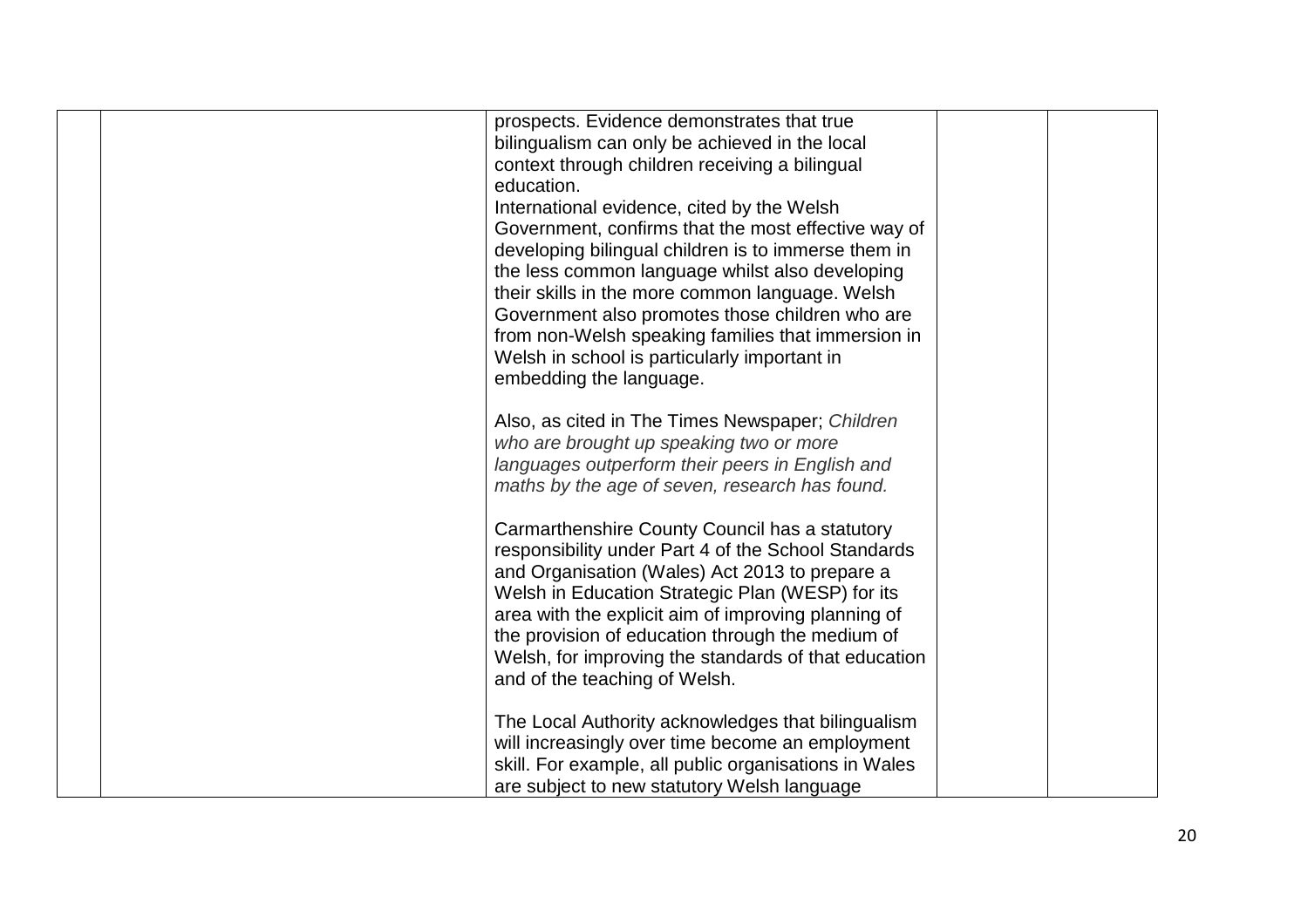|     |                                                                                                                                                                                                         | standards and progressively over time will need to<br>recruit increasing numbers of Welsh speakers to<br>deliver services. Possessing Welsh language skills<br>will increasingly over time give individuals a<br>competitive advantage when seeking employment.<br>There is a national priority in Wales, shared by<br>Carmarthenshire County Council, to increase the<br>number of people in our communities who are able<br>to speak Welsh and use it in their everyday lives.<br>Schools are regarded to be a critically important<br>component in developing children so that they are<br>fully bilingual by the time they leave primary school.<br>This proposal seeks to provide all community<br>members with the opportunity to develop their<br>Welsh language skills. |    |     |
|-----|---------------------------------------------------------------------------------------------------------------------------------------------------------------------------------------------------------|---------------------------------------------------------------------------------------------------------------------------------------------------------------------------------------------------------------------------------------------------------------------------------------------------------------------------------------------------------------------------------------------------------------------------------------------------------------------------------------------------------------------------------------------------------------------------------------------------------------------------------------------------------------------------------------------------------------------------------------------------------------------------------|----|-----|
| 9.  | Lack of teachers who can teach through<br><b>Welsh medium</b><br>Respondents noted that they considered the<br>proposal unrealistic due to a lack of<br>teachers who can teach through Welsh<br>medium. | Work carried out through language surveys gives<br>the Local Authority an up-to-date picture of the<br>linguistic ability of all teaching staff. Courses can<br>then be dovetailed to individual schools. Training is<br>in place for all members of staff at all linguistic<br>levels. These vary from online learning to<br>Sabbaticals to working within the school day for both<br>language learning, and pedagogical implementation.<br>Self-assessment online courses are also available.                                                                                                                                                                                                                                                                                 | 24 | 3%  |
| 10. | Concerns about disadvantaging non-                                                                                                                                                                      |                                                                                                                                                                                                                                                                                                                                                                                                                                                                                                                                                                                                                                                                                                                                                                                 |    |     |
|     | <b>Welsh speakers</b>                                                                                                                                                                                   | Rather than restrict opportunities for staff who do<br>not speak the Welsh language, this proposal will                                                                                                                                                                                                                                                                                                                                                                                                                                                                                                                                                                                                                                                                         |    |     |
|     |                                                                                                                                                                                                         |                                                                                                                                                                                                                                                                                                                                                                                                                                                                                                                                                                                                                                                                                                                                                                                 | 89 | 10% |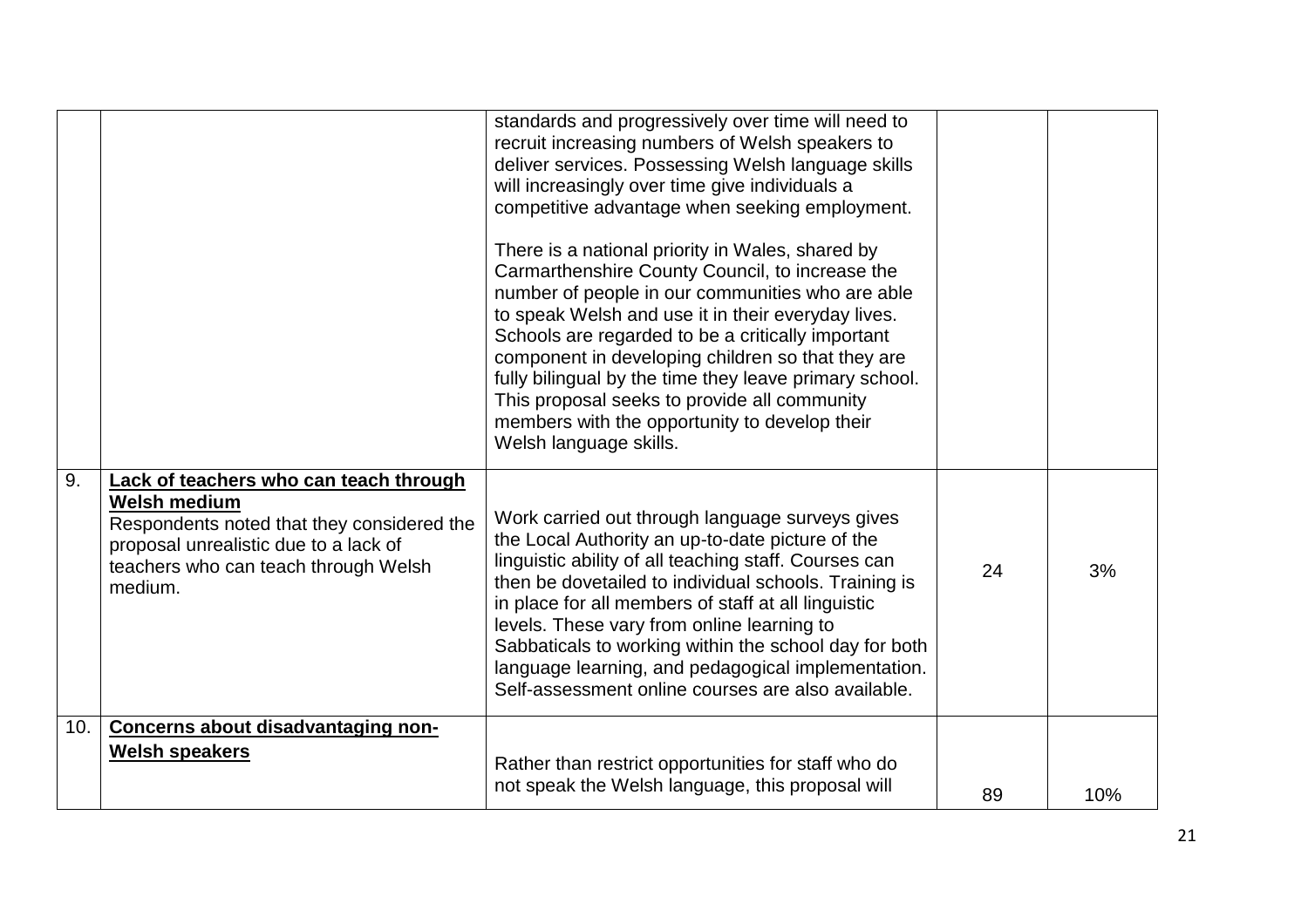|                | Some respondents expressed concern that<br>non-Welsh speaking staff could lose jobs in<br>favour of Welsh speakers.<br>Pupils moving from an English-speaking<br>school mid-education would find it extremely<br>difficult, potentially making it more difficult to<br>attract skilled workers to the county. | help staff to improve their Welsh language skills.<br>"Tîm Athrawon Datblygu'r Gymraeg (TADG)" -<br>Welsh Language development teaching team and<br>Welsh for Adults teams, will provide training to staff<br>members who are less confident in using their<br>Welsh language skills and the Local Authority will<br>also provide training support for any staff members<br>wishing to develop their Welsh language skills.<br>Support will also be given through the National<br>Sabbatical courses as well as Welsh for Adults.<br>Courses have been designed specifically to meet<br>the needs of staff at all linguistic levels. Subject<br>specific, classroom and incidental language courses<br>are now available.<br>Latecomers into the county will be offered intensive<br>language courses. These are courses which have<br>been proven to enable pupils to become bilingual.<br>Coupled with this, latecomers are given extra input<br>within the classroom to ensure success. |    |    |
|----------------|---------------------------------------------------------------------------------------------------------------------------------------------------------------------------------------------------------------------------------------------------------------------------------------------------------------|--------------------------------------------------------------------------------------------------------------------------------------------------------------------------------------------------------------------------------------------------------------------------------------------------------------------------------------------------------------------------------------------------------------------------------------------------------------------------------------------------------------------------------------------------------------------------------------------------------------------------------------------------------------------------------------------------------------------------------------------------------------------------------------------------------------------------------------------------------------------------------------------------------------------------------------------------------------------------------------------|----|----|
|                |                                                                                                                                                                                                                                                                                                               |                                                                                                                                                                                                                                                                                                                                                                                                                                                                                                                                                                                                                                                                                                                                                                                                                                                                                                                                                                                            |    |    |
|                |                                                                                                                                                                                                                                                                                                               | <b>Unsure</b>                                                                                                                                                                                                                                                                                                                                                                                                                                                                                                                                                                                                                                                                                                                                                                                                                                                                                                                                                                              |    |    |
| $\mathbf{1}$ . | <b>Removal of Choice</b><br>Respondents have concerns regarding the<br>removal of choice of English medium<br>education and note that parents should have<br>the choice of which language their children<br>should be educated through.                                                                       | The proposal is consistent with national policy to<br>expand Welsh medium education in order to<br>develop increasing numbers of fully bilingual young<br>people and to enable more children to benefit from<br>the advantages of bilingualism, gathered through<br>international research.                                                                                                                                                                                                                                                                                                                                                                                                                                                                                                                                                                                                                                                                                                | 61 | 7% |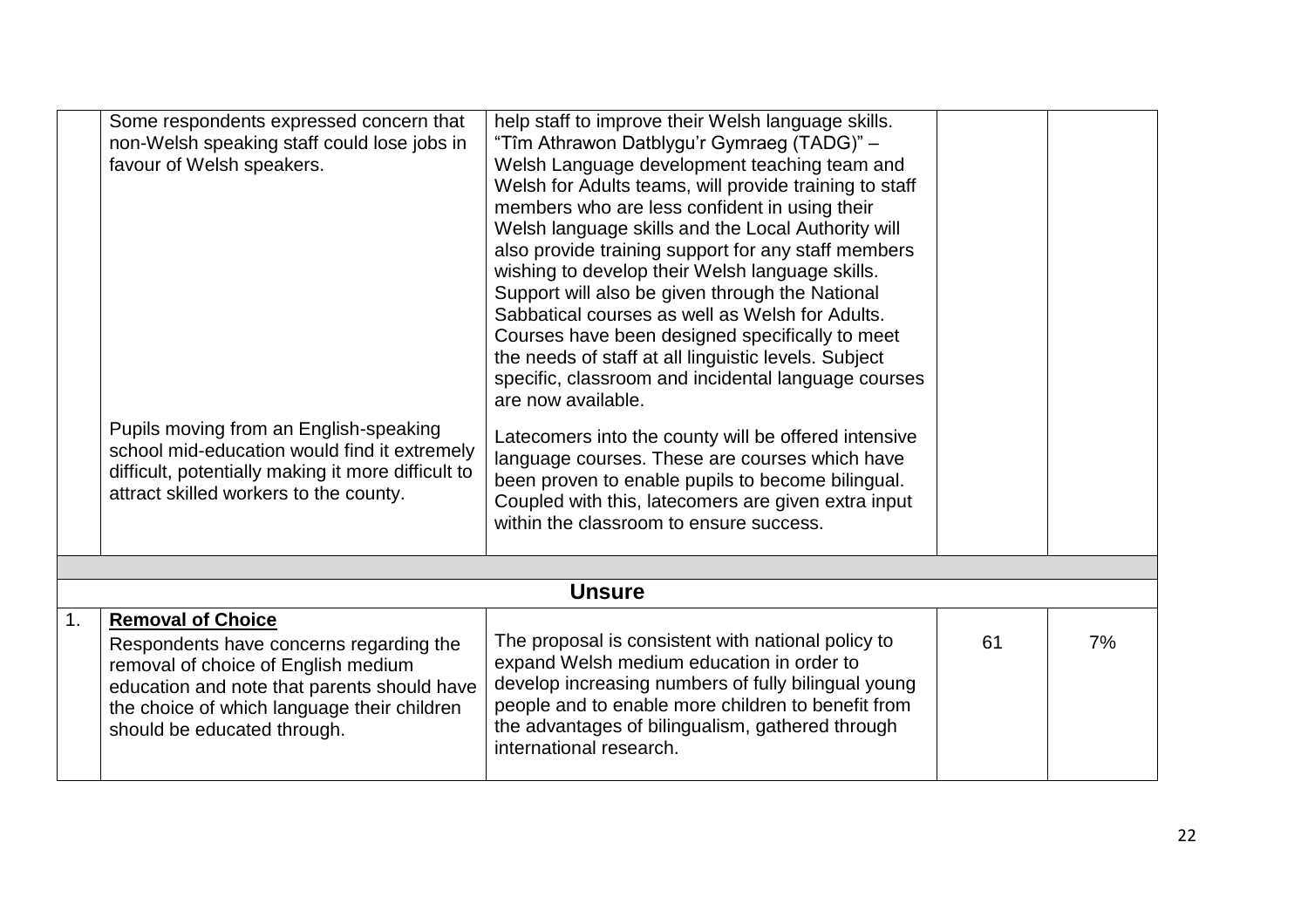|    |                                                                                                                                                                                                                                                                                                                       | It is important to remember that the teaching and the<br>development of the English language still occurs in<br>Welsh medium schools to the highest of standards,<br>as a statutory part of the curriculum.<br>International evidence, cited by the Welsh<br>Government, confirms that the most effective way of<br>developing bilingual children is to immerse them in<br>the less common language whilst also developing<br>their skills in the more common language. The<br>Welsh Government also promotes those children<br>who are from non-Welsh speaking families that<br>immersion in Welsh in school is particularly<br>important in embedding the language.<br>Carmarthenshire County Council has a statutory<br>responsibility under Part 4 of the School Standards<br>and Organisation (Wales) Act 2013 to prepare a<br>Welsh in Education Strategic Plan (WESP) for its<br>area with the explicit aim of improving planning of<br>the provision of education through the medium of<br>Welsh, for improving the standards of that education<br>and of the teaching of Welsh. |   |    |
|----|-----------------------------------------------------------------------------------------------------------------------------------------------------------------------------------------------------------------------------------------------------------------------------------------------------------------------|------------------------------------------------------------------------------------------------------------------------------------------------------------------------------------------------------------------------------------------------------------------------------------------------------------------------------------------------------------------------------------------------------------------------------------------------------------------------------------------------------------------------------------------------------------------------------------------------------------------------------------------------------------------------------------------------------------------------------------------------------------------------------------------------------------------------------------------------------------------------------------------------------------------------------------------------------------------------------------------------------------------------------------------------------------------------------------------|---|----|
| 2. | <b>Additional Learning Needs (ALN)</b><br>Respondents are concerned that children<br>with special education needs, or additional<br>learning needs may not be able to cope with<br>learning through the medium of Welsh and<br>may require English medium education. It is<br>unfair to assume that all children with | Carmarthenshire County Council's policy is that all<br>its schools should be inclusive, with children with<br>additional learning needs being educated in a<br>mainstream setting alongside their peers wherever<br>possible.                                                                                                                                                                                                                                                                                                                                                                                                                                                                                                                                                                                                                                                                                                                                                                                                                                                            | 9 | 1% |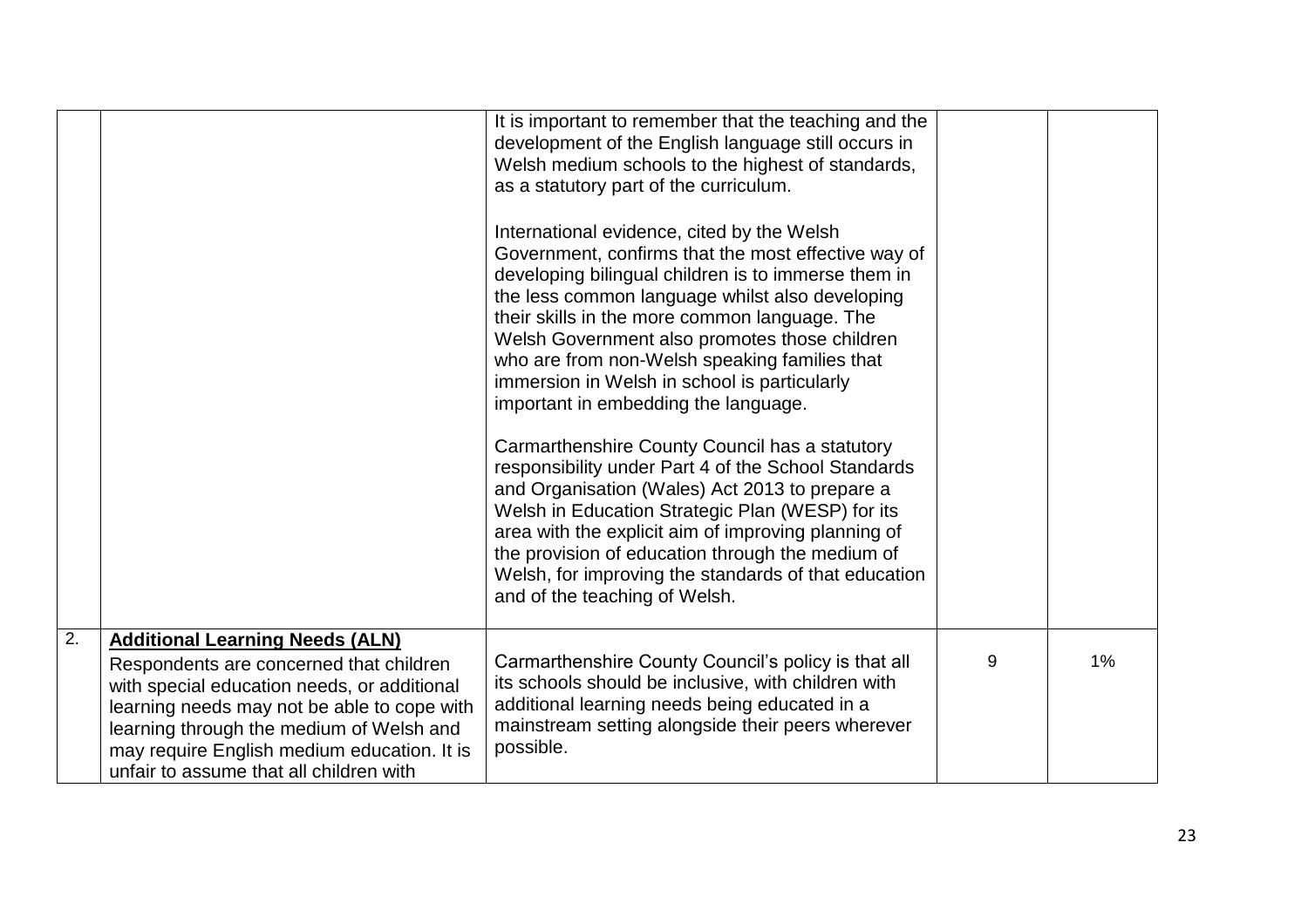| SEN/ALN will be able to learn through the | All pupils with additional learning needs have           |  |
|-------------------------------------------|----------------------------------------------------------|--|
| medium of Welsh.                          | specific individual plans based on their                 |  |
|                                           | circumstances and a tailored support programme is        |  |
|                                           | provided according to need. Generally, an additional     |  |
|                                           | learning need is not a barrier to learning two           |  |
|                                           | languages. It is important to assess and monitor         |  |
|                                           | progress in each or all the languages that a child is    |  |
|                                           | using or learning, including sign and visually           |  |
|                                           | supported communication systems required for             |  |
|                                           | some pupils, particularly as the stronger developed      |  |
|                                           | language can be used to support and build learning       |  |
|                                           | through a lesser developed language medium. Staff        |  |
|                                           | are required to differentiate the curriculum and make    |  |
|                                           | reasonable adjustments to the language of                |  |
|                                           | instruction and response to accommodate additional       |  |
|                                           | needs and ensure access to the curriculum and            |  |
|                                           | learning progress. At times it may be appropriate to     |  |
|                                           | target additional support in one language for a          |  |
|                                           | period to consolidate and accelerate learning, e.g.,     |  |
|                                           | in literacy. There will be rare instances, however,      |  |
|                                           | where a child may be diagnosed with a condition          |  |
|                                           | that is not conducive to a fully bilingual education. In |  |
|                                           | these circumstances a package of support is              |  |
|                                           | identified by professional practitioners and             |  |
|                                           | discussed with parents.                                  |  |
|                                           |                                                          |  |
|                                           | Whilst the system is designed to meet the needs of       |  |
|                                           | learners through a universal and inclusive approach,     |  |
|                                           | for a small number of children with significant and      |  |
|                                           | complex additional needs this is not always possible     |  |
|                                           | and specialised provision offers a more appropriate      |  |
|                                           | learning setting.                                        |  |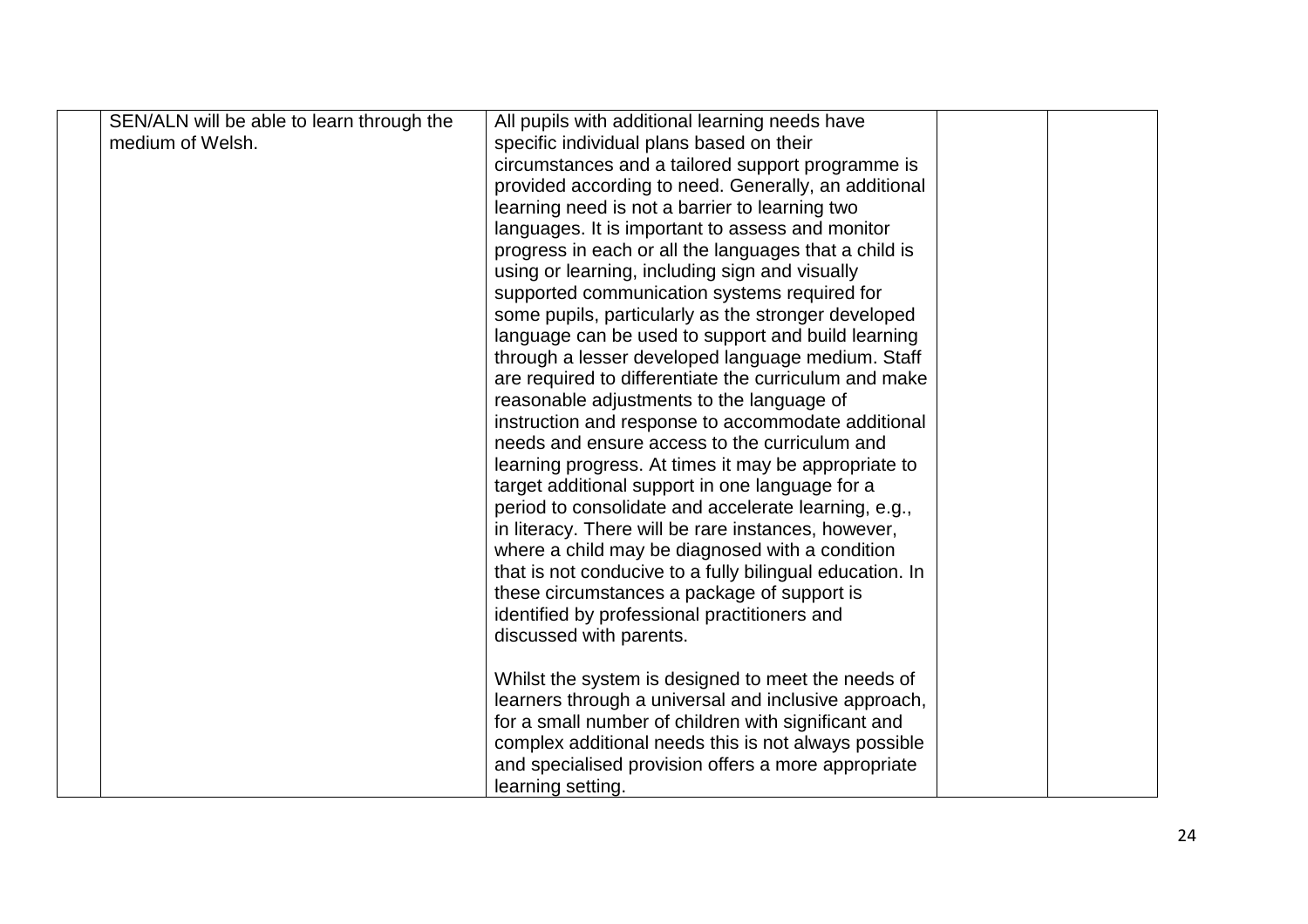|    |                                                      | To make sure that the needs of all learners are met<br>the school's system in Carmarthenshire includes a<br>range of provision for children with additional needs.<br>A specialised school or unit offer education to<br>children with the most profound or complex needs<br>where a mainstream setting is either not suitable for<br>the children's needs or where parents prefer an<br>alternative setting. Selected secondary and primary<br>schools across the county include specialised units<br>for children with particular needs, such as autism,<br>sensory impairment or speech and language delay.<br>The Department for Education and Children<br>provides specific additional support in schools<br>wherever practicable so that as many children as<br>possible remain in their local school. Whilst the<br>Council's preference is to meet the needs of all<br>children in a mainstream setting wherever possible,<br>this is not always practicable.<br>It is this Council's experience that the vast majority<br>of pupils with a wide range of additional learning<br>needs and abilities are successful in our schools<br>irrespective of the language of instruction, but the<br>Council does acknowledge that there will be a very<br>few children whose needs cannot be met other than<br>through provision at a specialist unit. |    |    |
|----|------------------------------------------------------|----------------------------------------------------------------------------------------------------------------------------------------------------------------------------------------------------------------------------------------------------------------------------------------------------------------------------------------------------------------------------------------------------------------------------------------------------------------------------------------------------------------------------------------------------------------------------------------------------------------------------------------------------------------------------------------------------------------------------------------------------------------------------------------------------------------------------------------------------------------------------------------------------------------------------------------------------------------------------------------------------------------------------------------------------------------------------------------------------------------------------------------------------------------------------------------------------------------------------------------------------------------------------------------------------------------------------------------------------------|----|----|
| 3. | Parents won't be able to help support<br>their child | Welsh schools set homework instruction in Welsh<br>and in English so there will be no problem in<br>understanding what children are being asked to do at<br>home. Work set will be appropriate to the pupil's age                                                                                                                                                                                                                                                                                                                                                                                                                                                                                                                                                                                                                                                                                                                                                                                                                                                                                                                                                                                                                                                                                                                                        | 33 | 4% |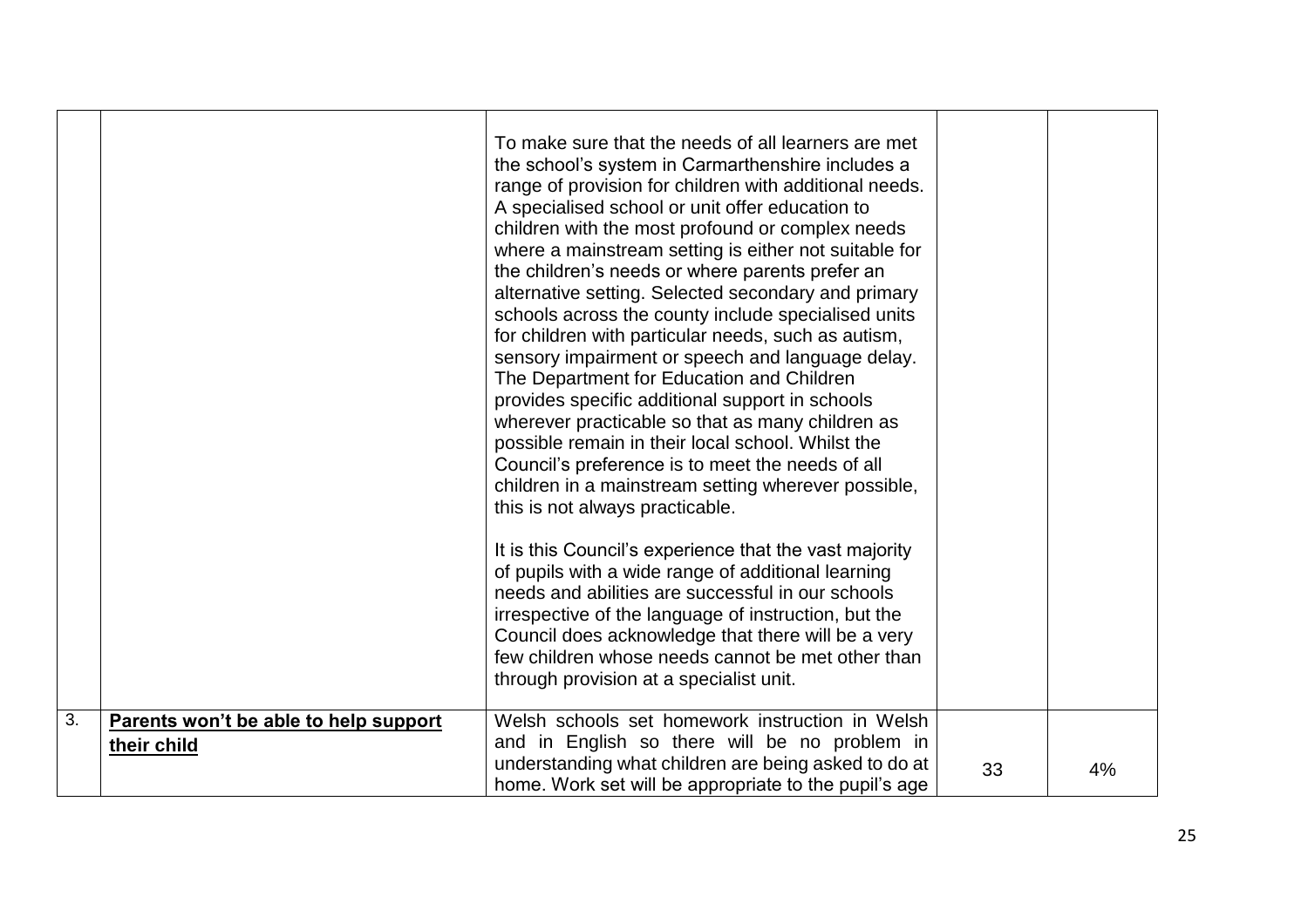|    | Respondents are concerned that parents<br>will no longer be able to play an active role<br>in their child's education.                                                                                                                                                                        | and ability level and therefore should be within reach.<br>Developing increasingly as independent learners,<br>parents may find that children are happy to progress<br>without extra parental guidance as they get older.<br>Our schools currently offer a range of support to<br>pupils and parents from non-Welsh speaking<br>families and are committed to increasing provision<br>as necessary to meet the future needs of families.                                                 |    |    |
|----|-----------------------------------------------------------------------------------------------------------------------------------------------------------------------------------------------------------------------------------------------------------------------------------------------|------------------------------------------------------------------------------------------------------------------------------------------------------------------------------------------------------------------------------------------------------------------------------------------------------------------------------------------------------------------------------------------------------------------------------------------------------------------------------------------|----|----|
| 4. | No Reason<br>Some respondents did not provide a reason<br>for their uncertainty.                                                                                                                                                                                                              |                                                                                                                                                                                                                                                                                                                                                                                                                                                                                          | 21 | 2% |
| 5. | <b>Teachers / School Staff</b><br>Some respondents were unsure whether<br>there is sufficient quality or numbers of<br>teachers and other school staff that are<br>Welsh speakers, felt that non-Welsh<br>speaking staff should continue to have the<br>same opportunities as Welsh speakers. | Language teaching training will be further<br>introduced. Tîm Datblygu'r Gymraeg (TADG) team<br>will be running courses and creating films on<br>modelling best practice in the classroom.<br>Training is also in place for all members of staff at<br>all linguistic levels. These vary from online learning<br>to Sabbaticals to working within the school day for<br>both language learning, and pedagogical<br>implementation. Self-assessment online courses are<br>also available. | 20 | 2% |
| 6. | <b>Concerns about whether non-Welsh</b><br>speakers would be disadvantaged<br>Some respondents were unsure whether<br>non-Welsh speaking staff could lose jobs in<br>favour of Welsh speakers.                                                                                                | It has never been the intention by the Local Authority<br>for any non-Welsh speaking staff to lose their jobs.<br>Language teaching training will be further<br>introduced. Tîm Datblygu'r Gymraeg (TADG) team                                                                                                                                                                                                                                                                           | 17 | 2% |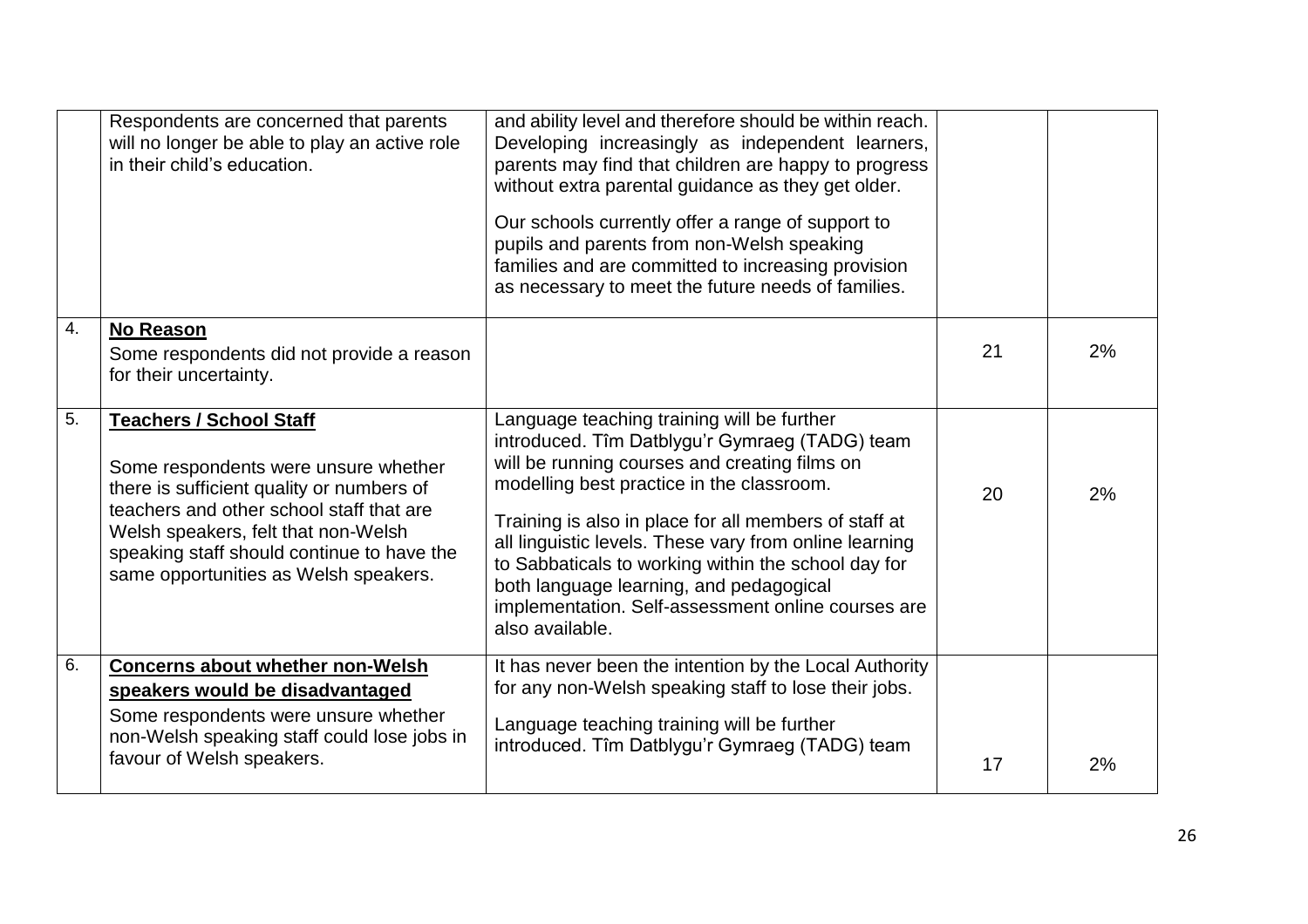|    | Pupils moving from an English-speaking<br>school mid-education would find it extremely<br>difficult, potentially making it more difficult to<br>attract skilled workers to the county.                            | will be running courses and creating films on<br>modelling best practice in the classroom.<br>Training is also in place for all members of staff at<br>all linguistic levels. These vary from online learning<br>to Sabbaticals to working within the school day for<br>both language learning, and pedagogical<br>implementation. Self-assessment online courses are<br>also available.                                                                                                                                                                                                                                                                                                                                                                                                                                                                                                                                                          |    |    |
|----|-------------------------------------------------------------------------------------------------------------------------------------------------------------------------------------------------------------------|---------------------------------------------------------------------------------------------------------------------------------------------------------------------------------------------------------------------------------------------------------------------------------------------------------------------------------------------------------------------------------------------------------------------------------------------------------------------------------------------------------------------------------------------------------------------------------------------------------------------------------------------------------------------------------------------------------------------------------------------------------------------------------------------------------------------------------------------------------------------------------------------------------------------------------------------------|----|----|
| 7. | Unsure whether there would be sufficient<br>linguistic choice<br>Respondents were unsure whether there<br>would be sufficient choice of studying<br>subject through the medium of English,<br>particularly at 11+ | The proposal is consistent with national policy to<br>expand Welsh medium education in order to<br>develop increasing numbers of fully bilingual young<br>people and to enable more children to benefit from<br>the advantages of bilingualism, gathered through<br>international research.<br>It is important to remember that the teaching and the<br>development of the English language occurs in all<br>schools to the highest of standards, as a statutory<br>part of the curriculum.<br>International evidence, cited by the Welsh<br>Government, confirms that the most effective way of<br>developing bilingual children is to immerse them in<br>the less common language whilst also developing<br>their skills in the more common language. Welsh<br>Government also promotes those children who are<br>from non-Welsh speaking families that immersion in<br>Welsh in school is particularly important in<br>embedding the language. | 32 | 4% |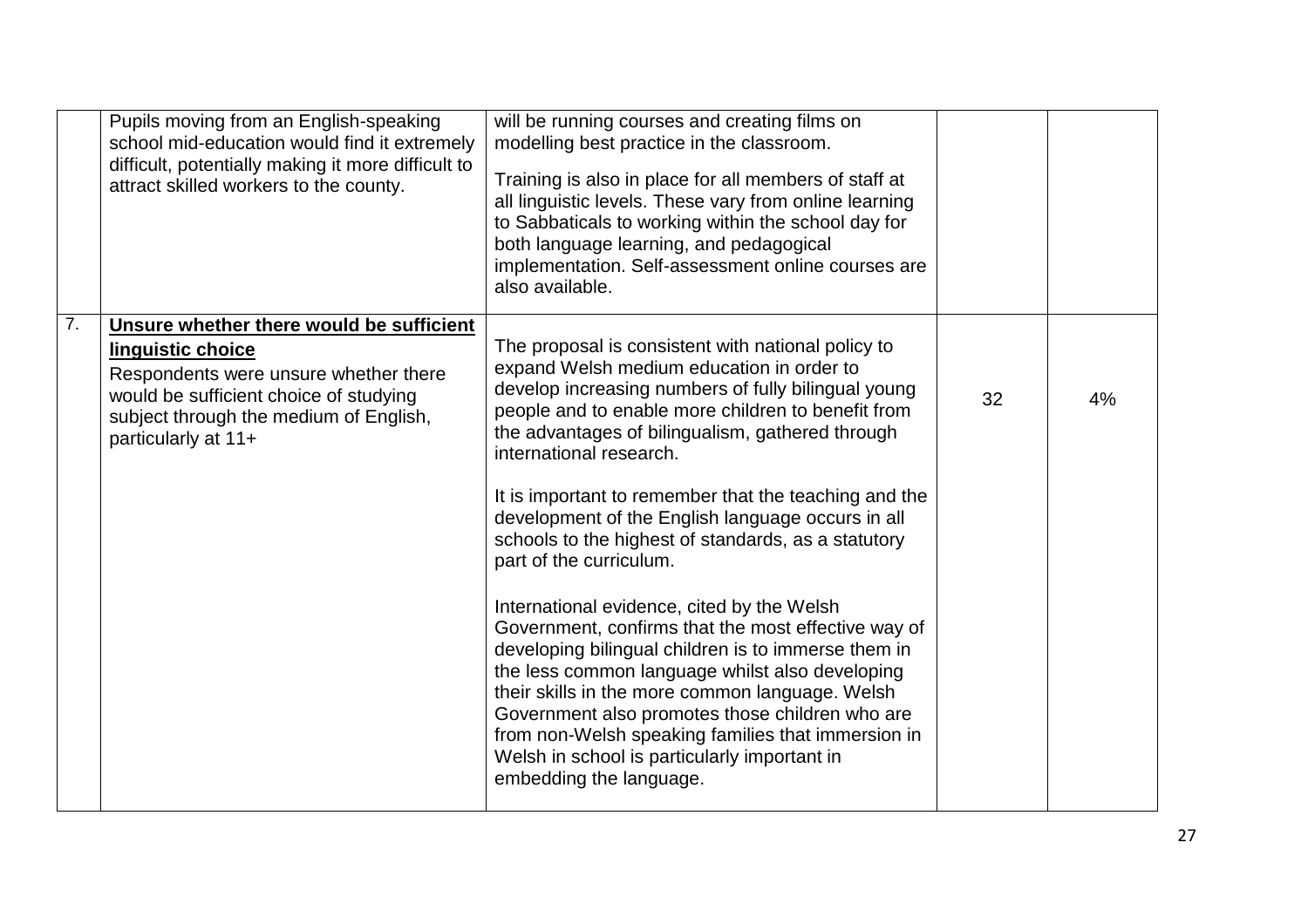| As cited in The Times Newspaper; Children who are<br>brought up speaking two or more languages<br>outperform their peers in English and maths by the<br>age of seven, research has found.                                                                                                                                                                                                                       |  |
|-----------------------------------------------------------------------------------------------------------------------------------------------------------------------------------------------------------------------------------------------------------------------------------------------------------------------------------------------------------------------------------------------------------------|--|
| Carmarthenshire County Council has a statutory<br>responsibility under Part 4 of the School Standards<br>and Organisation (Wales) Act 2013 to prepare a<br>Welsh in Education Strategic Plan (WESP) for its<br>area with the explicit aim of improving planning of<br>the provision of education through the medium of<br>Welsh, for improving the standards of that education<br>and of the teaching of Welsh. |  |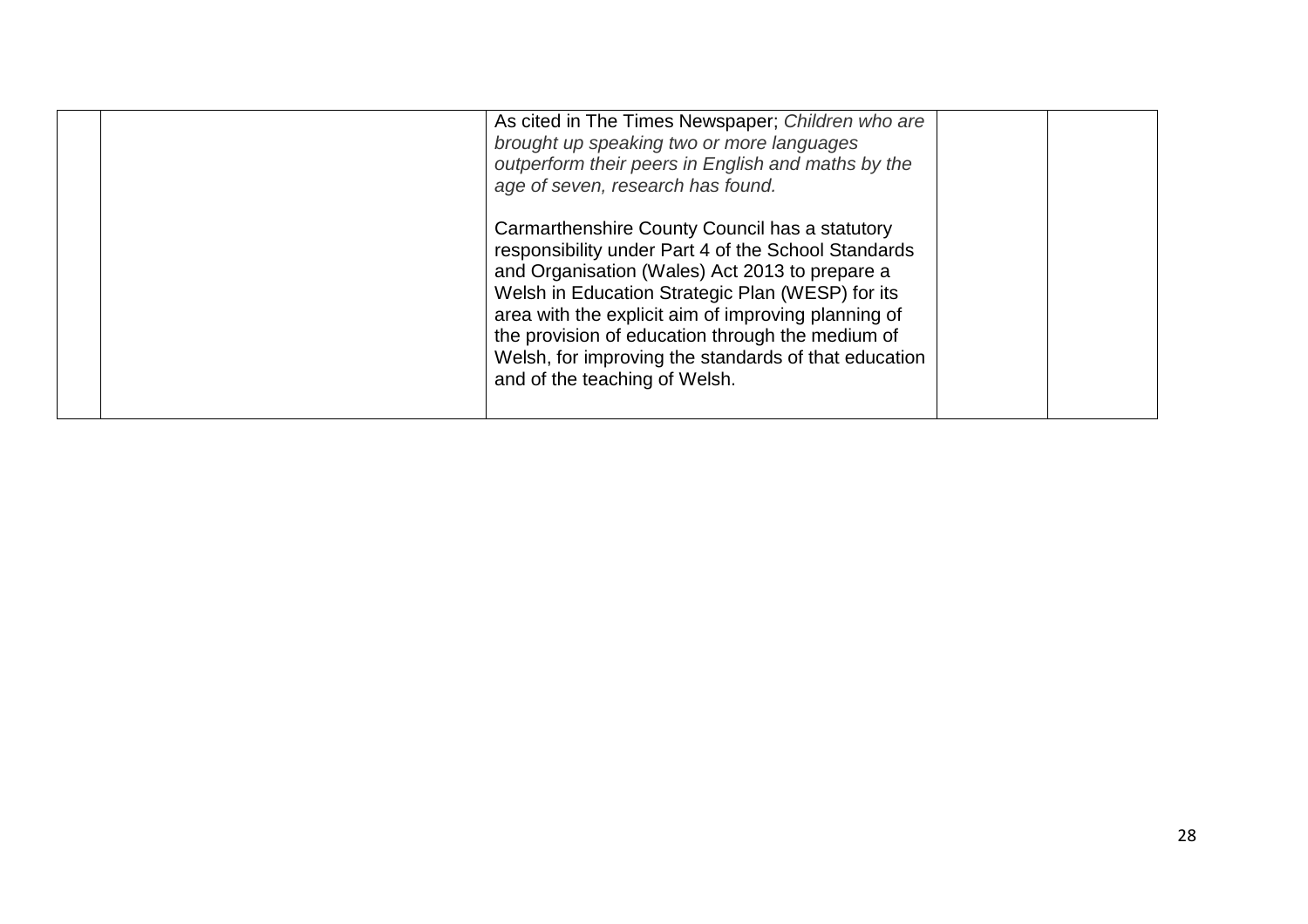## <span id="page-31-0"></span>**Further suggestions**

As part of the consultation, stakeholders were asked how positive effects of the proposals could be increased, or negative effects mitigated. Stakeholders were also given the opportunity to offer suggestions for changes so as to have positive effects or increased positive effects on opportunities for people to use the Welsh language. *These will be considered as we continually monitor and review our Welsh in Education Strategic Plan*.

Some of the suggestions included:

- Lack of detail in explaining the current situation. There is no reference to specific schools throughout the document, nor is there any mention of the location/geography of current provision.
- There will need for certainty about free transport arrangements for those pupils attending the language centre and that funding is available for this.
- With this proposed increased growth in the numbers of primary pupils studying through the medium of Welsh, it may be necessary to open a secondary Welshmedium school to meet the requirements (in the urban areas).
- A termly audit would be beneficial to address any necessary recruitment required. Also including references to your intentions in relation to the PRU and non-school educational provision would strengthen the document.
- Outcome 3 does not emphasise enough the importance of a transition between Cylchoedd Meithrin and the primary schools.
- We are supportive of the development of the Language Charter Framework, however, I would like to see a definite target to extend the Language Charter to the Secondary Schools.
- Reference to a care and early years workforce under Outcome 7 is also needed because of the shortage of practitioners in the field of early years.
- The unique nature of Welsh-medium education needs to be recognised and noted- fewer schools in some counties, larger catchment areas, higher distances and journey times to school. There is much more challenge (geographically and practically) for pupils to access Welsh-medium provision, so it is essential that the Council's policies and strategies reflect this. Adopting the principle of looking at developing provision locally and for this to be a guiding principle at the heart of the Scheme, would be an important step forward, to ensure easy access to Welsh-medium education for families within a reasonable distance of their homes.
- In terms of Welsh-medium education, and indeed in terms of any form of education, ensuring that there are sufficient local schools, within a reasonable distance and of good quality is the best way of avoiding a situation where parents and pupils travel out of their natural or 'official' catchment area from the early years up to post-16.
- Place the development of Welsh Education at the heart of the local authority's work and function, using Local Development Plans to provide direction for planning, identify opportunities for growth within the areas of strategic importance across the county and see this plan as a key part of the county's long-term economic investment.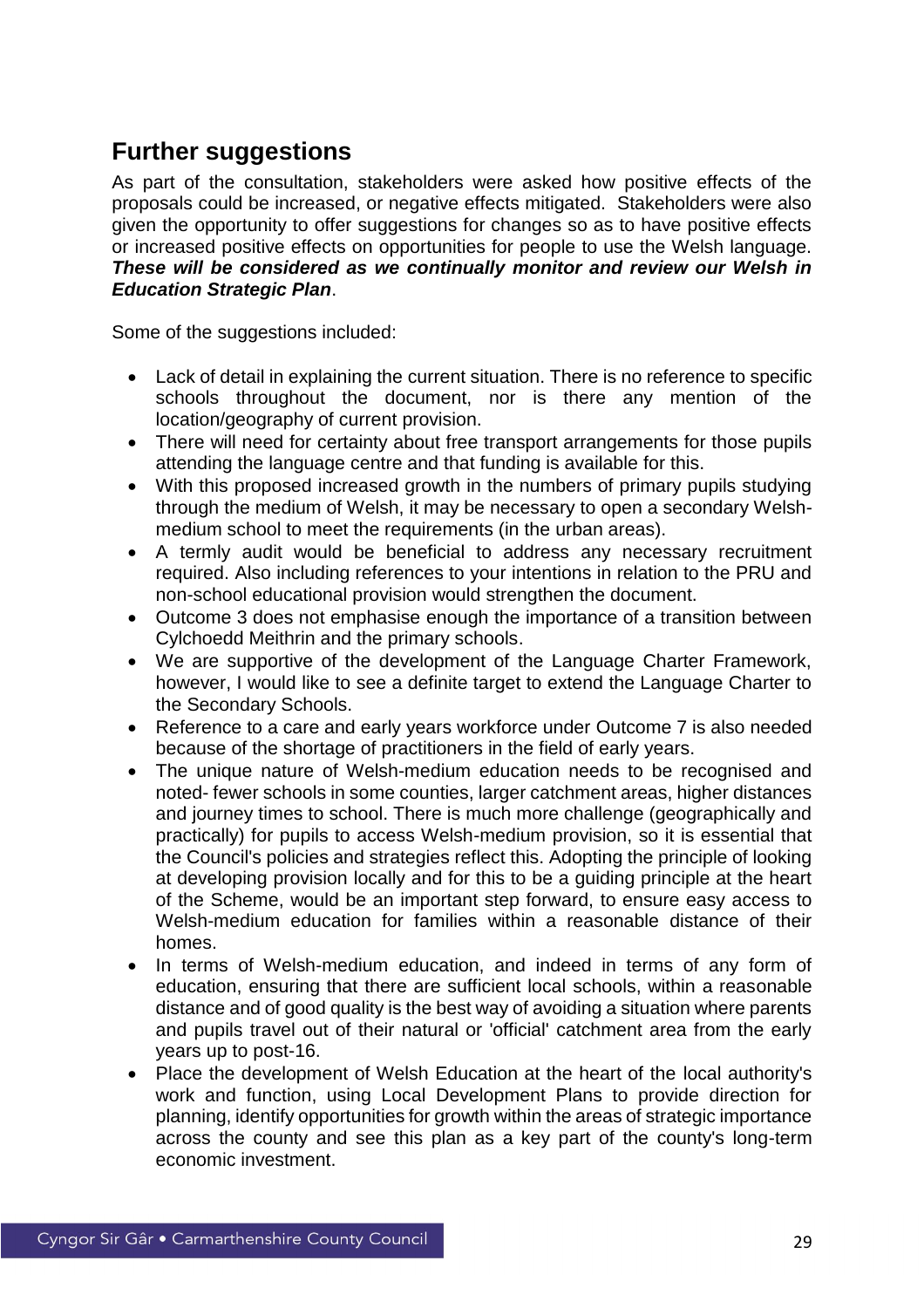- Make information available to estate agents and rental Agencies in the area for families moving in e.g. in the form of a welcome pack;
- Ensure that the website and the Parent Information Booklet are balanced in its information.
- Produce appropriate promotional resources, a specific communication strategy, case studies, sharing the experiences and successes of parents and pupils etc
- Provide language awareness training and the benefits of Welsh-medium education/bilingualism for the Council's front-line workers and to work with the Health Board to provide the same training for Midwives and health visitors and find ways of sharing positive messages in a consistent and thorough manner;
- Work closely with the Welsh for Children Scheme.
- Include details of Welsh Education in pregnancy packs for new mothers.
- Is there an opportunity to plan local campaigns in specific parts of the County to respond to the proposed challenges/developments there?
- There is a need to continue to develop greater collaboration between the County's secondary schools to enable them to offer the widest range of Welshmedium courses including vocational courses. Particular emphasis is needed on health and care, childcare etc.
- The plans need to take full account of the contribution of sixth forms, further education colleges and apprenticeship providers to the success of the Strategic Plan and, where relevant
- A clear plan on how CCC can manage the capacity of staff needing training
- Rather than formal learning, it would be a great idea all breaks are in the medium of Welsh. By that I mean that anyone serving food and supervising children during breaks only speak in Welsh to the children. Menus, pictures with the Welsh translation for the meals underneath the pictures, included and children have to order in Welsh. Any pupil requests in the classroom need to be in Welsh.
- Give parents the opportunity to learn or increase their Welsh knowledge so they can reinforce the Welsh language at home.
- There is a need to work with organisations in the community that offer opportunities to use Welsh
- A language centre for teachers where they are immersed in Welsh for three weeks and then go back to school and learn the lessons, go back to the Language Centre and then learn again
- Investment in Welsh language resources
- All the county's youth, leisure and leisure practice need to reinforce the children's Welsh use in school and there is also a need to ensure that there are also plenty of other community opportunities, in sport and leisure for children to use Welsh outside school.
- Need to invest money in the community- sports, social, care clubs
- I would like to see initiatives which help promote understanding, to reduce militancy and address fears of both communities and Welsh learners.
- Free Welsh lessons for parents as well as family sessions.
- The county staff need to be promoted to attend the University of Wales Trinity Saint David's sabbatical training because it works
- I would suggest the strategy extends to challenge HE institutions in Wales to cater more effectively for Welsh speaking learners
- I think engagement with higher education and employers will be necessary. It is important to put language learning into context and employers can do this.